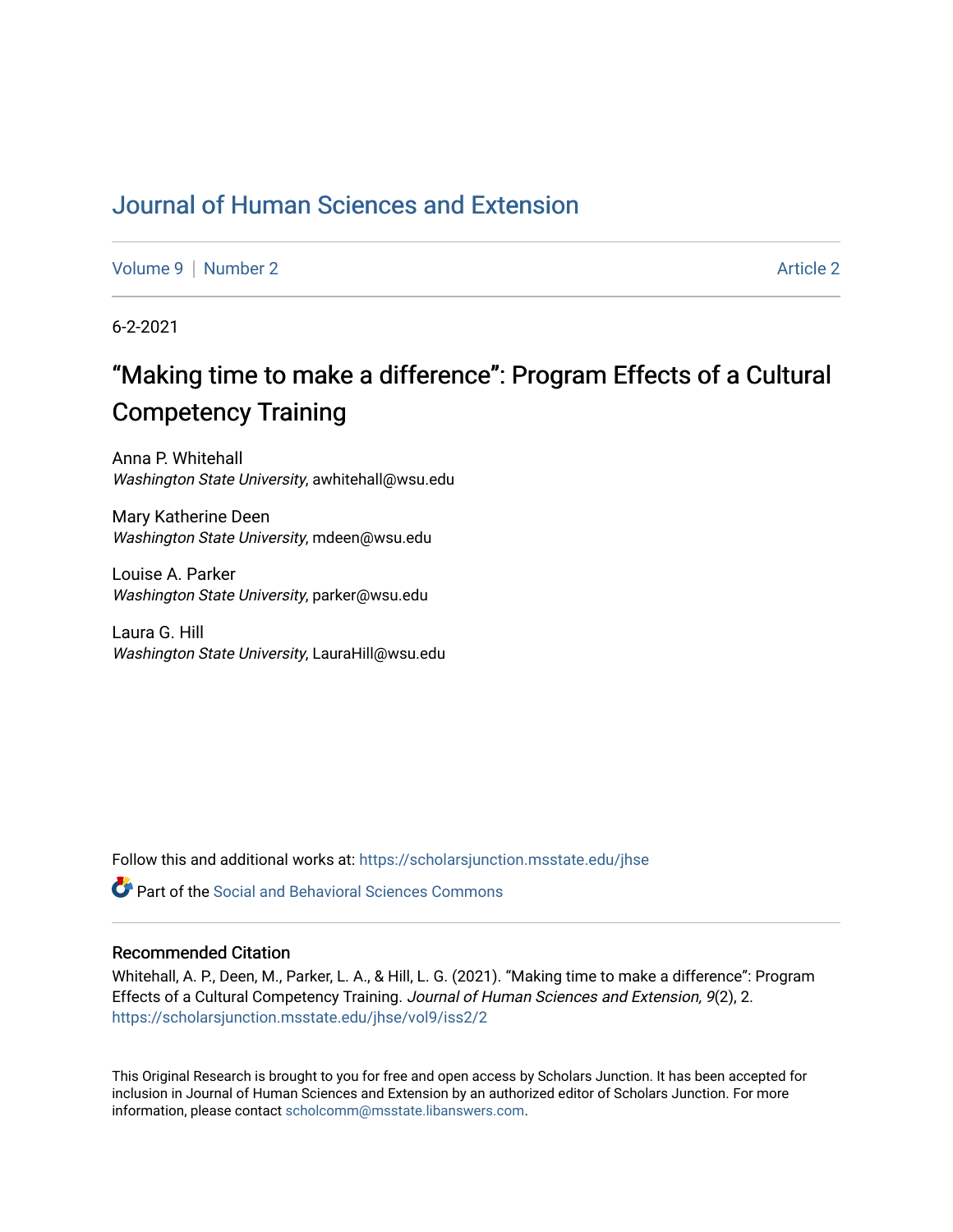# "Making time to make a difference": Program Effects of a Cultural Competency **Training**

#### Acknowledgments

We gratefully acknowledge our colleagues across the nation who helped us develop and refine our program outcomes and indicators. Our warmest thanks to the program participants who took the time to participate in our interviews. A special thanks to Melynda Huskey, former Dean of Students, Washington State University, for her contribution to the development of Navigating Difference.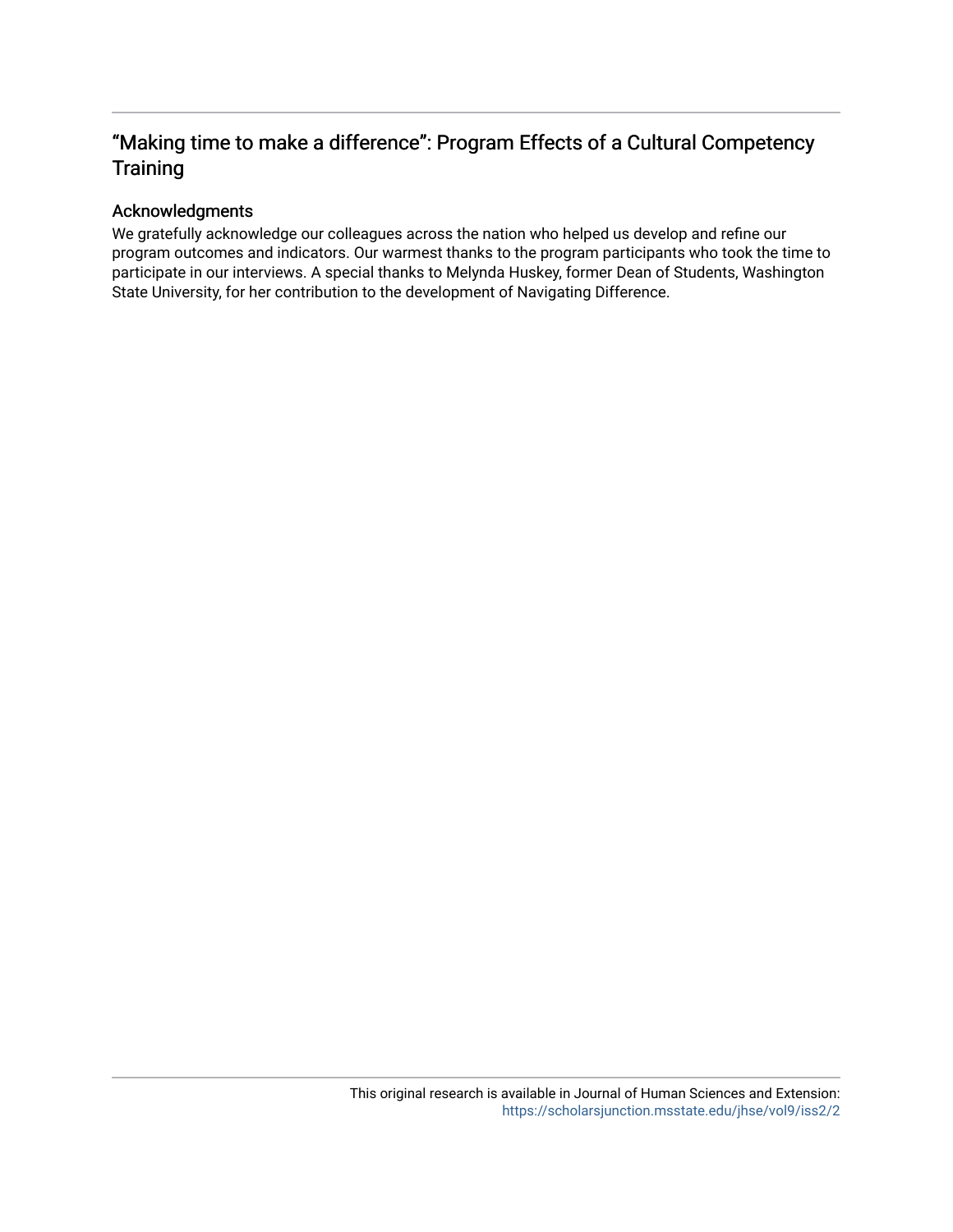# **"Making time to make a difference": Program Effects of a Cultural Competency Training**

**Anna P. Whitehall Mary Katherine Deen Louise A. Parker Laura G. Hill**  *Washington State University* 

*By the year 2044, more than half the United States population will be non-white. Extension is faced with the challenge of being inclusive in our multicultural world; thus, it is important that Extension educators receive cultural competency training. Cultural competency training based on and informed by intercultural theory and practice leads to increased awareness and knowledge and changes in professional practices. This paper presents qualitative evaluation results to document outcomes of an 18-hour cultural competency training for Extension and outreach professionals. The study focused on two research questions: Does cultural competency training impact professional practice of Extension and outreach professionals? What factors facilitate or inhibit the practice of new interculturally appropriate behaviors? An evaluation protocol was intentionally designed to test participants' knowledge, skills, and professional practice changes. Previous work showed changes in knowledge and skills at post-training, as well as at six-month follow-up. Our findings in this study reflect that participants did make changes in some significant professional practices. It is possible to provide professionals with the knowledge and skills to make real change in their practices to better serve their communities.*

*Keywords:* Cultural competence, diversity training, cultural competence training

#### **Introduction**

Land-grant universities (LGUs) maintain that higher education should be open to all and have the mission of providing liberal and practical education to prepare the citizenry for the labor market (Campbell, 1995; Gavazzi & Gee, 2018; McDowell, 2001). The mission of the LGU is trifold: research, teaching, and outreach. In most LGUs, the outreach component is implemented primarily by the Cooperative Extension or Extension System. Extension originated in 1914 with the passage of the federal Smith-Lever Act:

Direct correspondence to Anna Whitehall at awhitehall@wsu.edu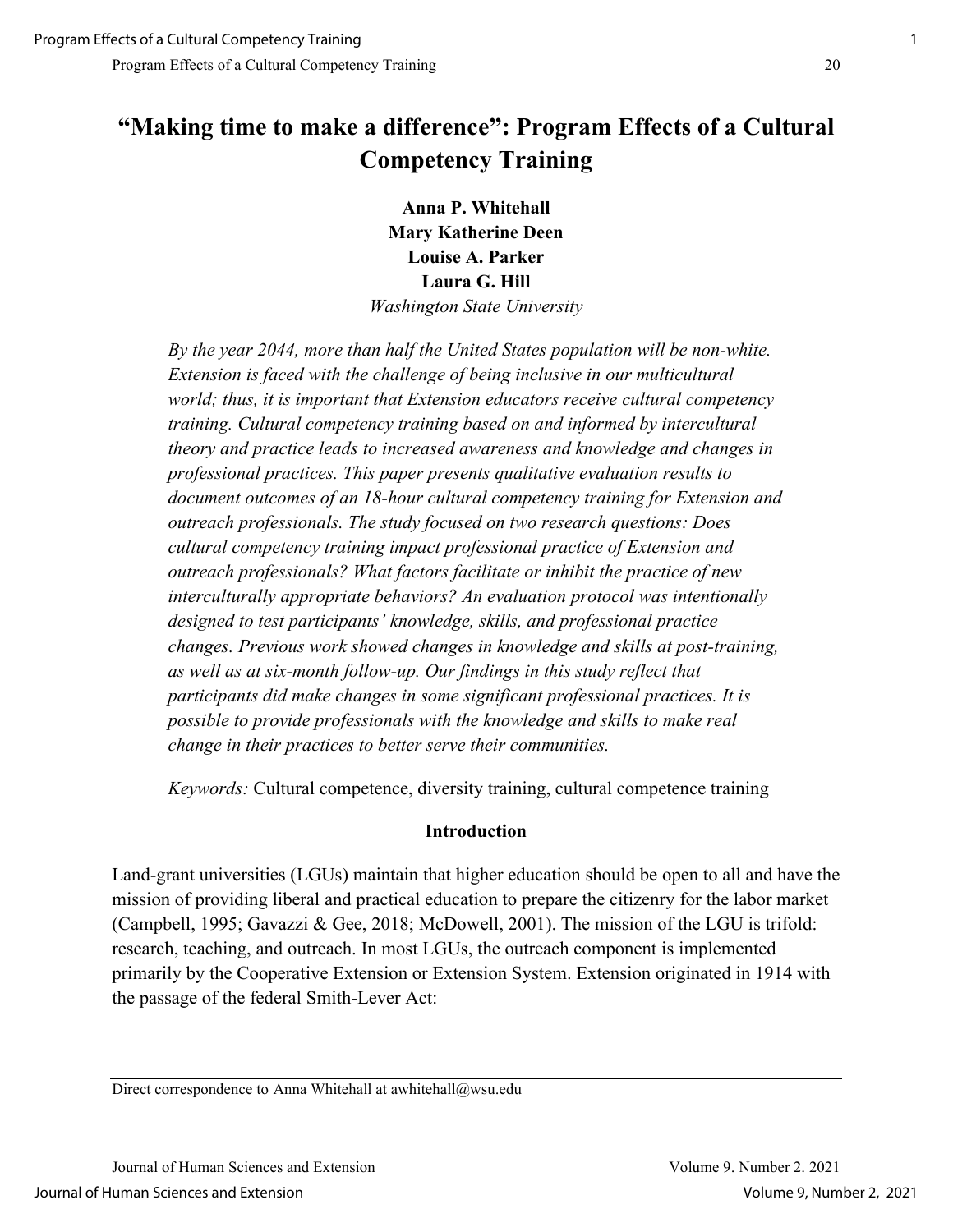The mission of Extension is to identify community needs and to support the development of community practices, informed by university research, to meet those needs. Countybased personnel serve as the link between campus-based researchers and community agencies, translating research to practice on the one hand and informing the research agenda of the university on the other. (Cooper et al., 2016, p. 37)

Extension offices, funded by federal, state, and county governments, continue to function today in most counties throughout the United States and territories (United States Department of Agriculture, 2018). However, many populations remain underserved, and the Extension system faces the challenge of being inclusive in our multicultural world. As a result, it is important that Extension educators receive training on intercultural knowledge and competence (Iverson, 2008). This will be ever more important as the population make-up of the United States becomes more and more diverse. It is projected that by the year 2044, more than half of the United States population will belong to a non-white racial/ethnic and by 2060, nearly one in five of the United States' population will be foreign-born (Colby & Ortman, 2015). In 1999, The Change Agent States for Diversity project was initiated to take on this task of inclusion. The goal of the project was to "build the capacity of land-grant universities to function inclusively and effectively in a multicultural world" and "set standards and implement a vision for supporting healthy, thriving, culturally diverse communities through Extension, research, and academic programs" (Ingram, 2006, Introduction section, para. 4).

Many efforts have been made within Extension to increase their educators' cultural competencies with programs that vary in design from video/discussion series to professional development curriculum to cross-cultural immersion programming (Daniel et al., 2014; Guion et al., 2004; Ingram, 2013). Studies specific to cultural competency training have suggested that knowledge and satisfaction gains have outweighed changes in behavior and attitudes (Perry & Southwell, 2011). For example, an immersion program in Mexico conducted with Extension educators from the University of Georgia found that "most of the participants noted that no changes had been implemented in their current programming since they had returned" (Daniel et al., 2014, Programmatic Difficulties, para. 1). The most notable criticism of these efforts is the lack of evidence regarding their impact on related professional behaviors. To address this gap in the literature, we present evaluation results related to outcomes of a cultural competency training, *Navigating Difference: Cultural Competency Training for Outreach Professionals* (Navigating Difference). The study focused on the impact of the training on culturally competent professional behaviors of Extension educators and the factors that inhibit or facilitate those behaviors.

# **Cultural Competency**

A definition of intercultural knowledge and competence used by the Association of American Colleges and Universities is "a set of cognitive, affective, and behavioral skills and characteristics that support effective and appropriate interaction in a variety of cultural contexts"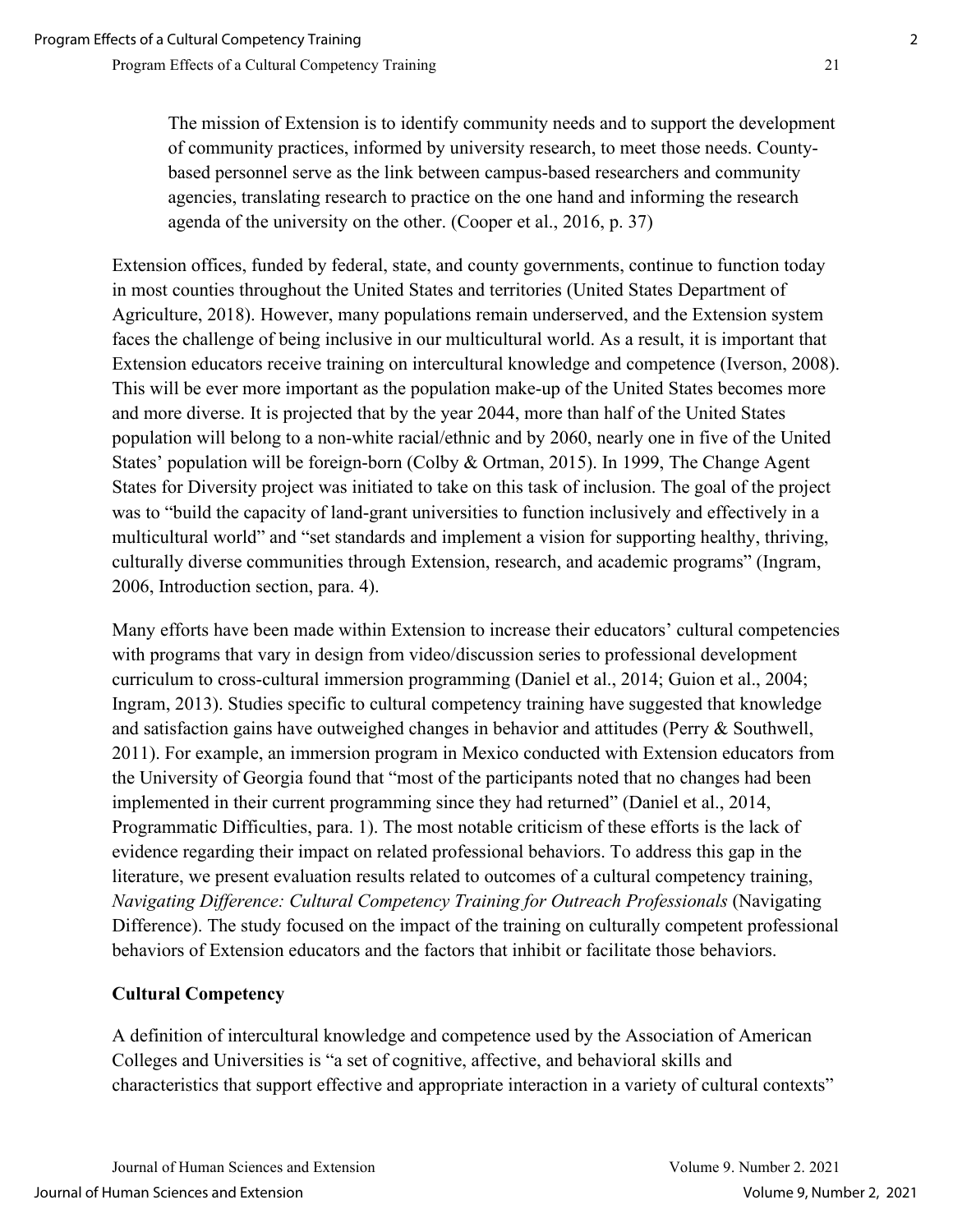(Bennett, 2008, p. 96). This is supported by Burchum's (2002, p. 10) definition of cultural competency as a "process of development that is built on the ongoing increase in knowledge and skill development related to the attributes of cultural awareness, knowledge, understanding, sensitivity, interaction, and skill."

Five dimensions of cultural competency can provide a sound organizational training framework to address the development of knowledge and skills that lead to culturally competent behaviors and professional practices. *Cultural awareness* refers to one's cognizance of his/her views of their own and others' cultures. It also encompasses understanding the influences that shape one's culture (Alizadeh & Chavan, 2015; Burchum, 2002). *Cultural knowledge* is the continued attainment of information about other cultures (Alizadeh & Chavan, 2015; Burchum, 2002). *Cultural understanding* is the continuing development of insights into how culture influences beliefs, values, and behavior. It also allows one to recognize that multiple perspectives bring multiple truths, solutions, and ways of knowing, which can address problems that arise when beliefs and values of one culture differ from the dominant culture (Burchum, 2002). With *cultural sensitivity,* one learns to appreciate, respect, and value cultural differences and realizes how personal cultural identity influences practice. Cultural sensitivity is necessary for effective cultural interaction. *Cultural interaction* is the communication and personal contact with people of different cultures. These interactions are necessary for developing cultural competency and progressing to cultural skill (Burchum, 2002). Cultural skill includes effectively communicating with individuals from different cultures and incorporating an individual's beliefs, values, and practices into procedures and techniques (Alizadeh & Chavan, 2015; Burchum, 2002).

# **Current Cultural Competency Programming in Extension**

In the last few decades, different methods have been used to increase Extension educators' cultural competency; however, of the programs we identified, none have incorporated all five dimensions of cultural competency, nor have they demonstrated change in professional behaviors and practices. Cultural awareness, cultural knowledge, and cultural sensitivity were the most targeted dimensions. Interculturalists have clearly established that cultural knowledge does not equal intercultural competence (Bennett & Salonen, 2007), and this fact applies equally to participants and those that teach and mentor them. Moreover, merely having the experience of contact with cultural difference through international exchanges or a diverse population does not necessarily increase the intercultural competence of learners or teachers. In fact, it can reinforce stereotypes and prejudices in the absence of structured reflection and collective cross-cultural social experiences (Otten, 2003).

The training efforts offered by Extension organizations have included video/discussion series, program planning and implementation curriculum, state tour programs, and cross-cultural immersion (Daniel et al., 2014; Guion et al., 2004; Ingram, 2013; Shaklee et al., 2014; Traver et al., 2007). In the video/discussion series, Extension professionals were brought together over videoconferencing four times to view a 25–45-minute film followed by a discussion on the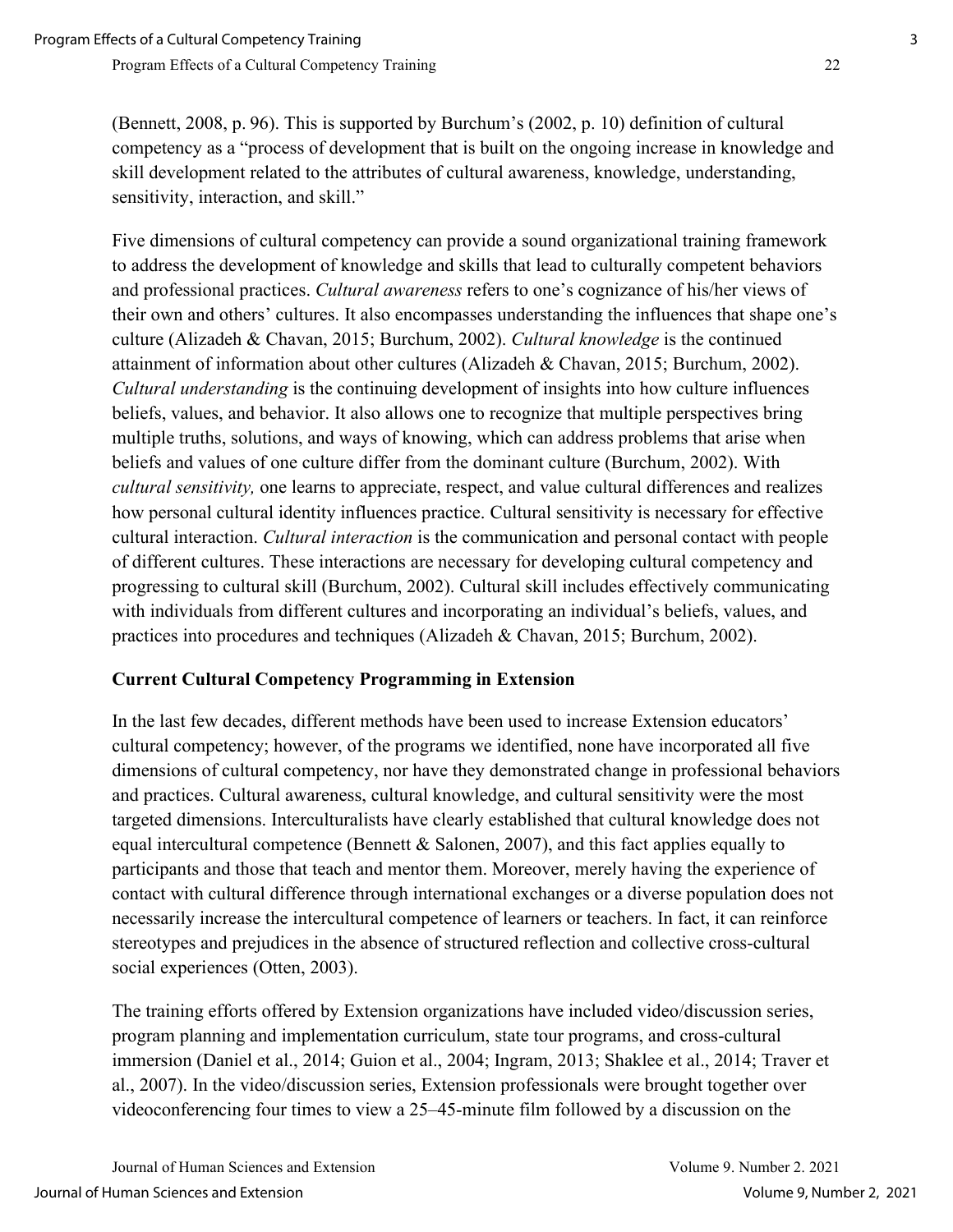diversity topic covered in the film. The objectives of this video/discussion series were to consider and reflect on diversity issues, share thoughts on those issues, and hear differing perspectives. An evaluation completed after the series found participants thought they increased their awareness of the diversity topic, the discussion helped them consider differing perspectives, and that a video followed by discussion was a good strategy for diversity education (Ingram, 2013). A program planning and implementation curriculum, *Strengthening Programs to Reach Diverse Audiences*, was developed to support Extension professionals working with youth and families to design more effective programs to reach ethnically diverse audiences. The curriculum focused on increasing cultural competency in cognitive, affective, and behavioral domains (Guion et al., 2004). However, the developers did not present evidence that the curriculum affected professional behaviors.

A third method used was a state tour where Extension professionals participated in a regional 2 day traveling workshop to visit sites and talk with stakeholders engaged in issues of diversity and human rights. Evaluation results showed that participants and site hosts believed they increased their knowledge on diversity and human rights issues, challenges, and strategies (cultural knowledge) and strengthened their connection and commitment to addressing those issues (cultural sensitivity) (Shaklee et al., 2014; Traver et al., 2007). Lastly, cultural awareness was also targeted through a cross-cultural immersion where Extension professionals traveled to a Latin American country for two weeks with the following objectives: increase knowledge on issues in Latin America, examine cultural values differences, learn about globalization impact, and have exposure to basic Spanish language instruction (Daniel et al., 2014). Upon returning to the states, the researchers conducted interviews with the seven participants and found that participants reported the benefits of the immersion to be increased cultural appreciation and increased knowledge/empathy based on first-hand experience. However, participants also reported persistent challenges in applying their learning to current work, including recruitment of diverse participants and other programmatic difficulties.

One program, *Culturally Responsive Youth Work: The Journey Matters*, came close to meeting the goals of incorporating all five dimensions of cultural competency and showing evidence of impact on professional behaviors. The program is an 18-hour training delivered in six sessions focusing on cultural awareness, cultural knowledge, cultural sensitivity, and cultural interaction through a series of mini-lectures, interactive learning activities, and opportunities for practice. Upon completing each session, participants completed an evaluation, and at completion of the training, participants completed a retrospective pre-then-posttest. Results showed significant gains in awareness, knowledge, and skills. Eight months after the training, participants were invited to complete a follow-up interview. The interview results (*n* = 16) showed 81% of the participants used material from the training, 69% reported ways the curriculum led to changes in working directly with youth, and 44% spoke to how the training had influenced their awareness of their own culture. Of the 16 participants interviewed, only two reported any major changes to their professional practice based on the training (Walter & Grant, 2011).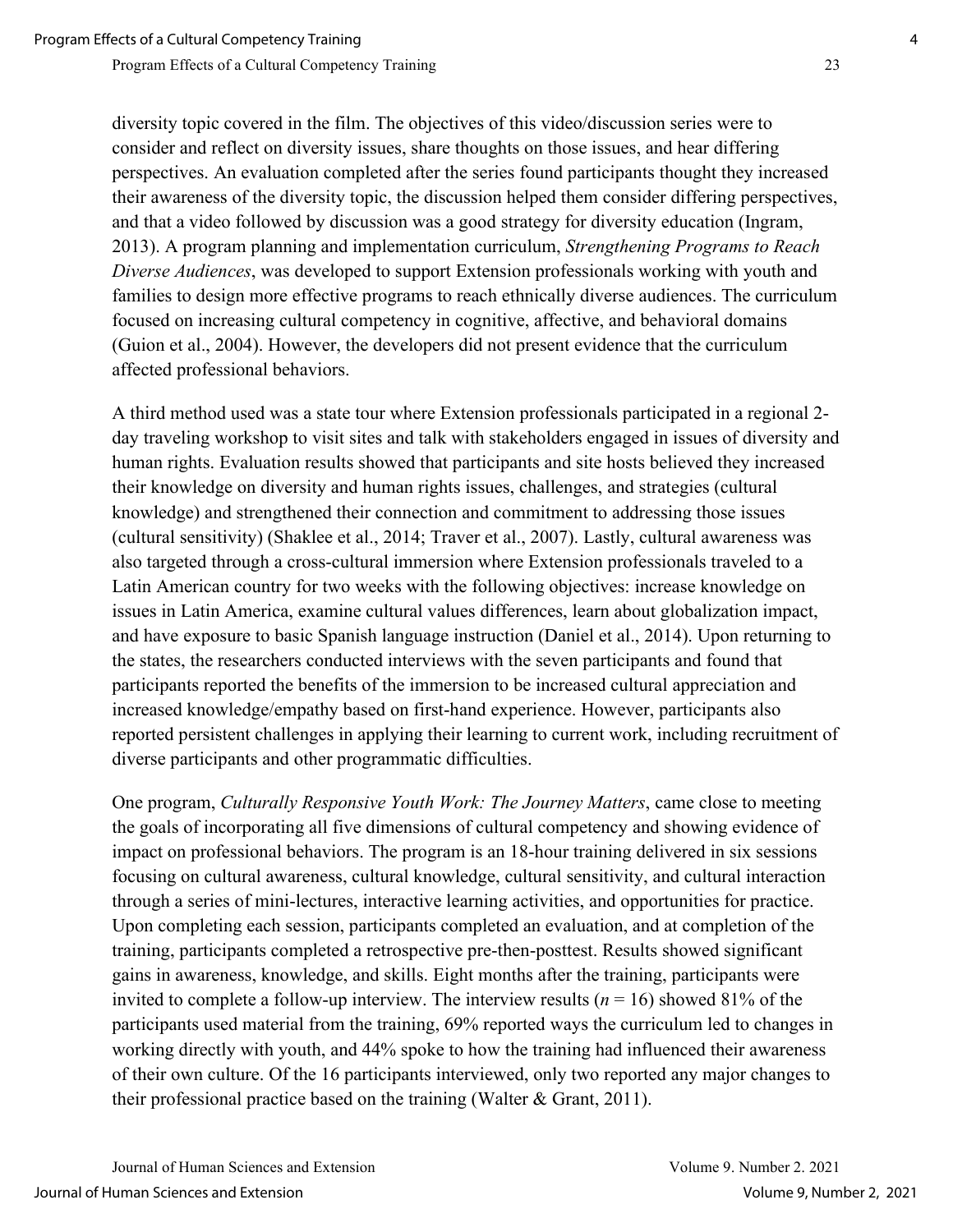The lack of evidence from Extension programs is reflected in the larger literature. In a metareview of 178 diversity training programs, 40 were identified as intercultural in nature (Bezrukova et al., 2012). In reviewing studies of diversity training outcomes, the authors noted several weaknesses in measurement. Many study designs established no baseline for participant outcomes or used designs that did not match pretest participant data with posttest data. Relatively few conducted evaluations using quasi-experimental (control groups) or longitudinal designs. Further, the majority of evaluations relied on self-report and were subject to response bias due to social desirability or participant lack of introspection. In addition, the majority of evaluations measured affective and attitudinal learning (55 of 178) versus cognitive (30 of 178) or behavioral (37 of 178) outcomes. Even fewer conducted follow-up evaluations to measure sustained changes. For example, only 18 of the 178 studies measured behavior change over time, and most of these were workplace programs (particularly in the private sector) rather than those conducted in educational settings.

In recommending an assessment process for intercultural competence, Deardorff (2012) reiterated some of these concerns. She advocated using multiple measures, noting that pen-andpaper measures are particularly limited in capturing the complexity of intercultural learning. Measures that have multiple perspectives beyond those of the learner, and include a combination of direct and indirect evidence, were also suggested. Other researchers agree, arguing that qualitative methods, such as observations, interviews, and portfolios, should be used to assess intercultural competence "more deeply, authentically, and perhaps accurately" (Perry & Southwell, 2011, p. 462).

# **Navigating Difference**

Developers of the Navigating Difference cultural competency training sought to address the shortcomings of previous Extension approaches. The development team included departmentbased Extension faculty and faculty in the university's equity and diversity office. After several years of research, development, and piloting with Extension audiences, implementation of the curriculum began in 2008 with the overarching goals for participants to

- Become more aware of their own personal and organizational cultures;
- Examine how personal and organizational cultures affect our ability to work across difference, in both negative and positive ways; and
- Build skills to increase competencies as we work with others who are different from us.

Navigating Difference is based on the five cultural competencies adapted by the developers from the public health field (Burchum, 2002), with related skillsets developed for each competency area [\(https://www.diversity.wsu.edu/diversity-education/navigating-difference-training/cultural](https://www.diversity.wsu.edu/diversity-education/navigating-difference-training/cultural-competencies/)[competencies/\)](https://www.diversity.wsu.edu/diversity-education/navigating-difference-training/cultural-competencies/). Specific attention was given to broaden participants' practices of diversity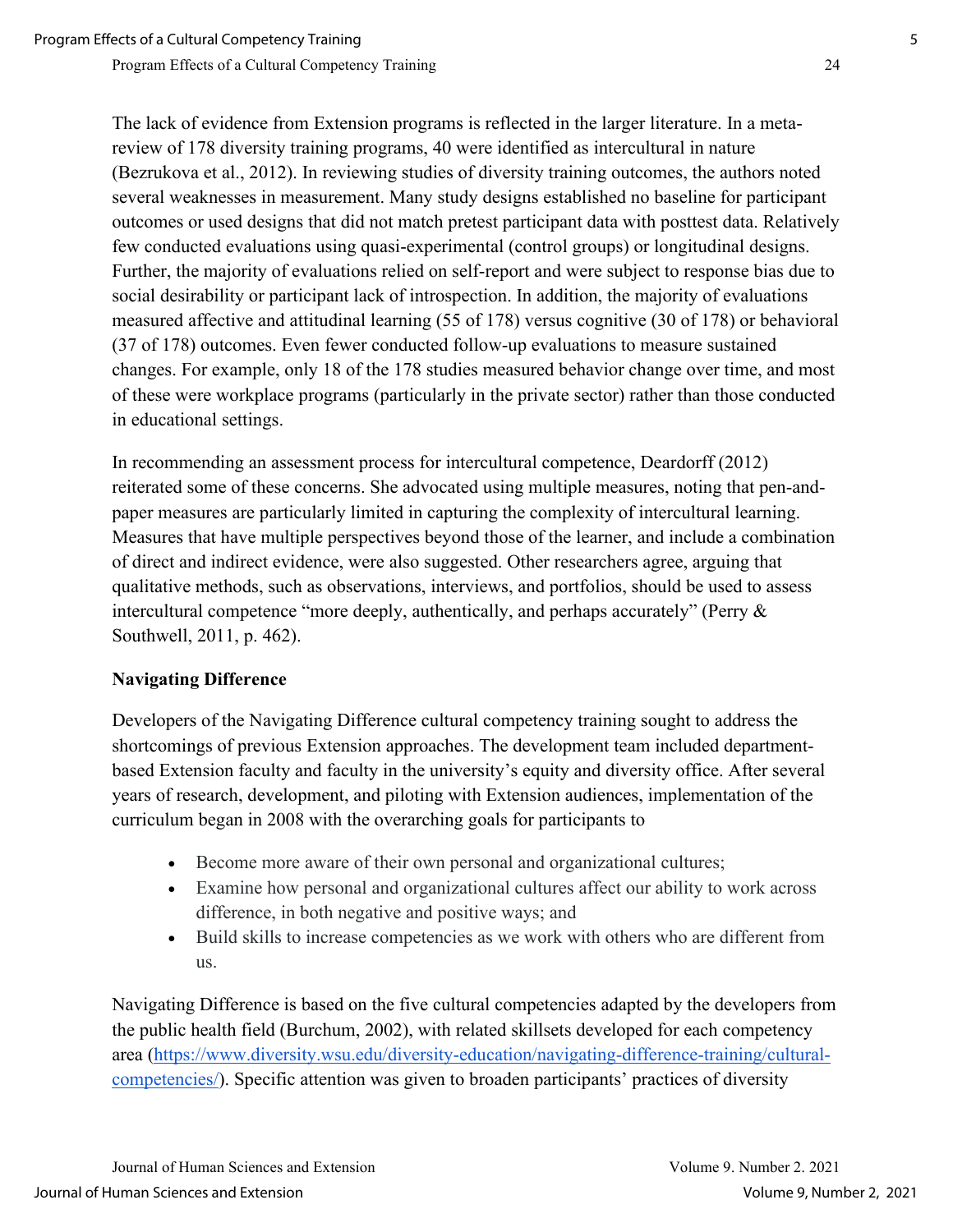Although the duration of cultural competency training varies broadly, many are brief interventions. For example, a meta-review of cultural competency training interventions for healthcare professionals by Beach et al. (2005) documented that the majority of the training focused on work with specific cultures and was less than eight hours in duration. In contrast, Navigating Difference is composed of five modules, each  $2 - 3.5$  hours in length, for a total of 18 hours. It can be implemented in a face-to-face format through a three-day condensed version, in six weekly sessions, or by incorporating distance learning technology (video conferencing along with face-to-face sessions) over a longer period of time. Another issue noted in the literature is the lack of theoretical grounding of many diversity training efforts (Bezrukova et al., 2012; Paluck, 2006). Navigating Difference was informed by intercultural theory and practice that align with the five cultural competencies, specifically the Values Orientation model (Kluckhohn & Strodbeck, 1961); The Developmental Model of Intercultural Sensitivity (Bennett, 1993); intercultural communications theory (Ting-Toomey & Chung, 2012); the Intercultural Conflict Styles model (Hammer, 2003) and work by Alan G. Johnson (2006) on privilege, power, and difference. The training builds from offering definitions of key terms (diversity, culture, competencies) by practicing key communication skills and culminating in a discussion of privilege, power, and oppression. Based on the adult education best practice that all persons learn best when in a safe and welcoming environment (Vella, 2002), the training activities support individual learning styles by implementing a variety of teaching methods (experiential learning, small group discussions, lectures, and individual reflection) to assure active participation and optimal learning. There is general agreement that cultural competency training needs to include cognitive learning, affective and experiential learning, and skill development (Bennett & Salonen, 2007; Deardorff, 2011; Otten, 2003). In each module, an opportunity is provided to apply the new learning to a workplace situation supporting the learner to make professional practice change once they return to their job (Deen et al., 2014).

Since the full implementation of Navigating Difference began, the training has been offered to Extension professionals (administrators, faculty, and staff), campus-based teaching and research faculty, staff and graduate students, university residence hall advisors, public school teachers and counselors, human services caseworkers, community college faculty and staff, and state government agency professionals, with a total outreach to 577 persons from across the United States and Guam. All trainings are taught by certified Navigating Difference trainers who complete a three-step process to become qualified. Potential trainers participate in the entire 18 hour Navigating Difference training, a three-day Train-the-Trainer Retreat conducted by the original designers of the curriculum, and intern with certified trainers. Currently, 163 persons have been trained by the program designers to be certified Navigating Difference trainers. Five LGUs, in addition to Washington State University, implement the curriculum in their states through the Extension system.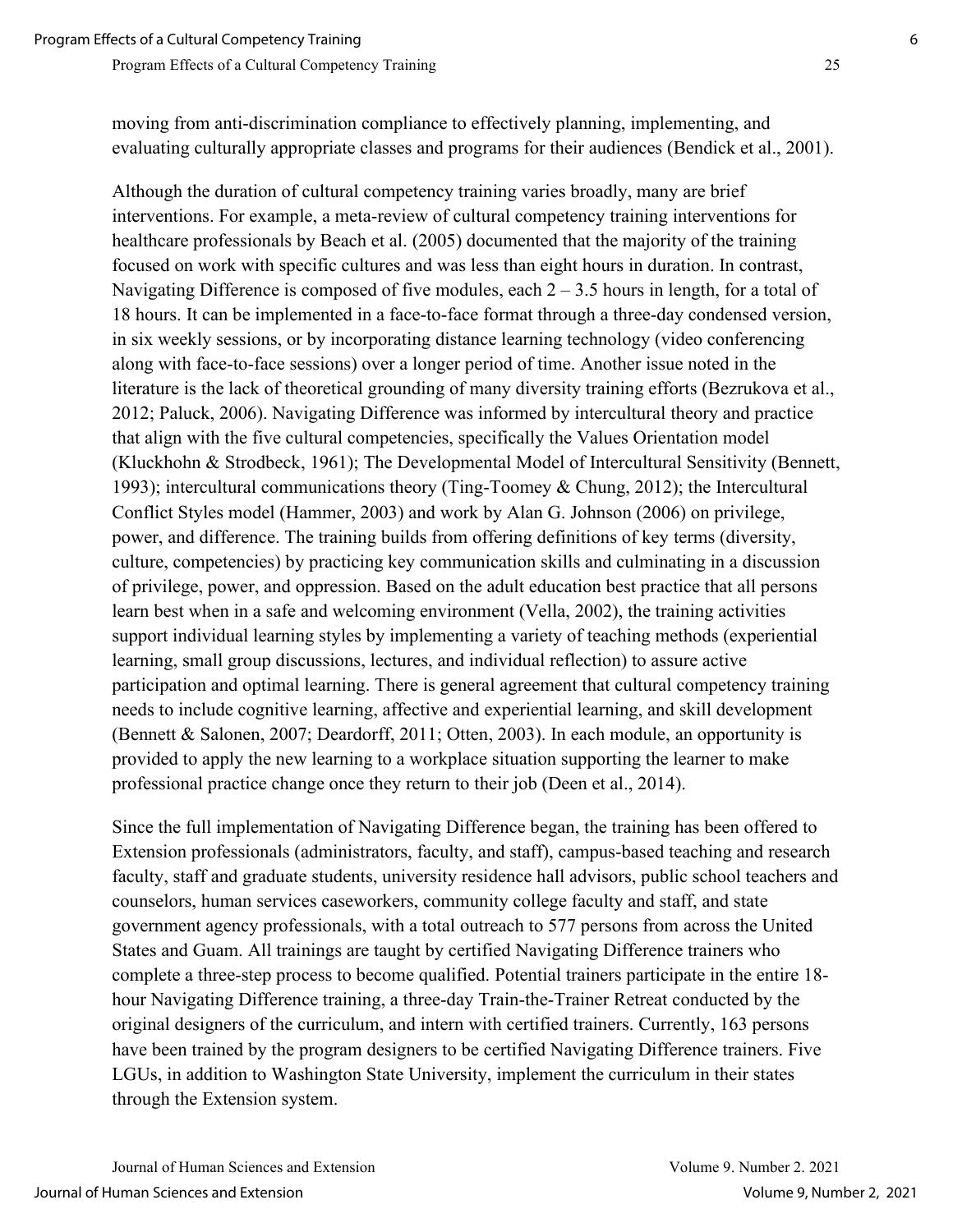A three-phase evaluation process has been used since the beginning implementation of *Navigating Difference*. This three-phase evaluation process was selected to best answer our evaluation questions on changes in knowledge, attitude, skills, and behavior (Patton, 1997). The first phase was an analysis of pretest-posttest survey data to test for changes in knowledge and attitude. Participants filled out the pretest survey at the beginning of the 3-day face-to-face training and then completed a posttest survey at the end of the training. The second phase was a delayed posttest survey six months after the training was completed. Participants completed the delayed posttest survey through an online survey service. The final phase consisted of qualitative analysis of interviews, one year after participants completed the program, to examine long-term changes in skills and behavior.

The results of the first two phases have been reported in previous work showing short-term and long-term changes in knowledge, attitudes, and beliefs. The evaluation using a 12-item survey assessing knowledge and positive attitudes/beliefs about cultural difference showed statistically significant increases in 11 of the 12 items at the completion of the program. The long-term results showed a continued increase in all items with eight statistically significant (Deen et al., 2014).

## **The Present Study**

This paper presents the third phase evaluation results to document long-term changes in skills and behavior outcomes of the Navigating Difference training. The study focuses on two research questions:

- 1. Does cultural competency training impact the professional practices of Extension educators and outreach professionals?
- 2. What factors facilitate or inhibit the practice of new interculturally appropriate behaviors?

#### **Method**

#### **Study Design**

As part of the third phase of the Navigating Difference evaluation, a subset of all participants were invited to be interviewed to examine the long-term behavioral changes. Various strategies were utilized to ensure the four criteria of trustworthiness described by Lincoln and Guba (1985). Credibility or internal validity was assured through working with a peer reviewer to access and advise on techniques; random sampling of participants in the study; the use of tape recorders to obtain exact wording of interviewees; and using literal statements of participants in the analysis and reporting (Amankwaa, 2016; McMillan & Schumacher, 2010; Shenton, 2004). Transferability or external validity was attained by utilizing several thick description techniques such as working with the peer reviewer on creating the interview questions; asking open-ended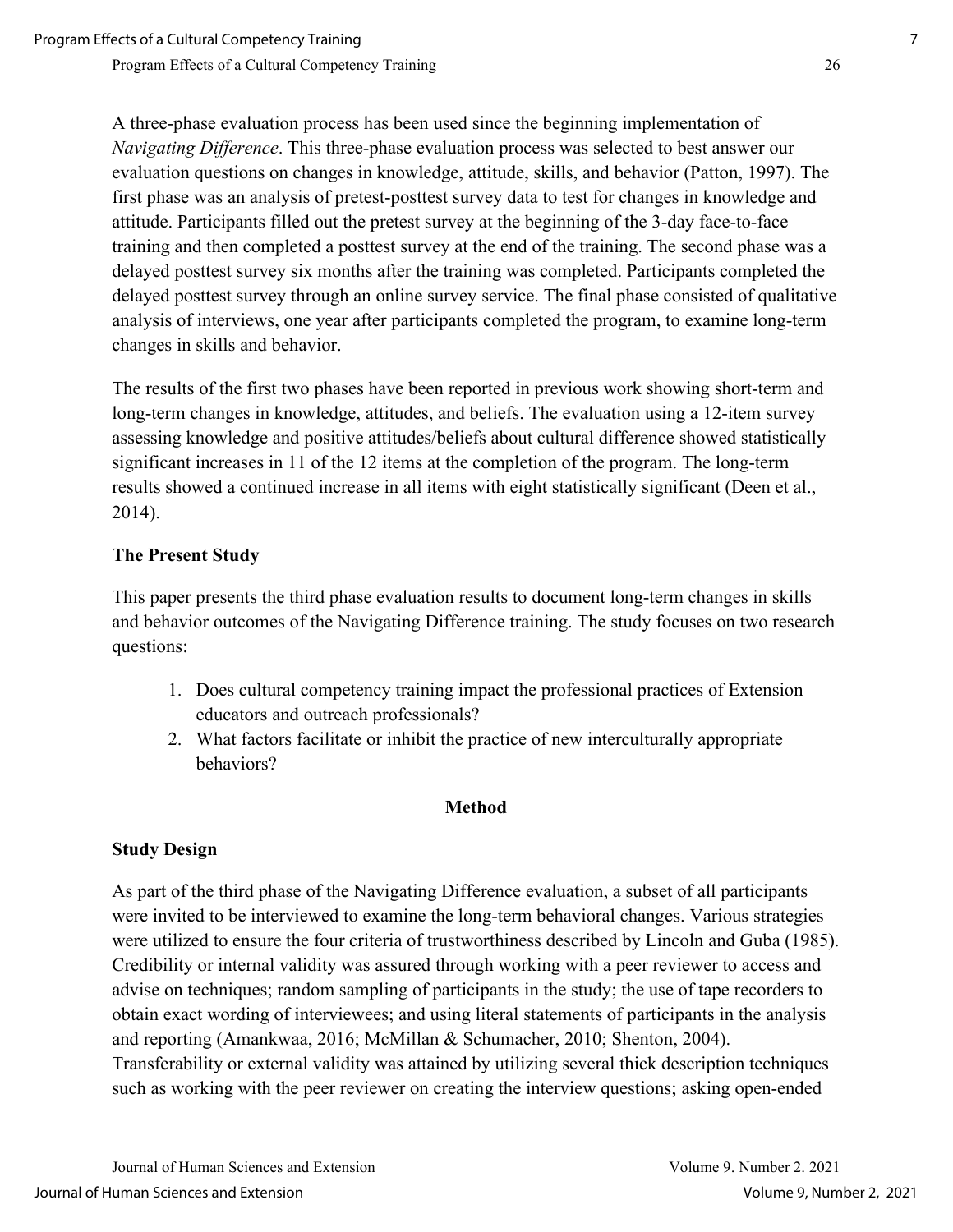questions; acquiring detailed, robust responses; and replication of the process with each interviewee (Amankwaa, 2016; Merriam & Tisdel, 2016; Shenton, 2004). Techniques to assure dependability or reliability include describing the research design in enough detail for it to be replicated, keeping detailed records of the process, and reviewing the effectiveness of the methods used (Shenton, 2004). And lastly, confirmability was guaranteed by implementing triangulation between researchers, peer reviewer, and interviewer (Amankwaa, 2016; Shenton, 2004).

A random selection of participants was contacted from five of the trainings and asked to participate in the interviews. The participants were contacted by the Principal Investigator and invited to participate in the interviews via email. Once a participant agreed to the interview, the Principal Investigator sent out a consent form and interview questions. Upon receiving the consent form, participants were contacted by an evaluation assistant for the interview. We conducted 11 phone interviews, and each interview lasted 15 to 20 minutes. All participants consented to be recorded. We later transcribed the interviews and coded them. The results from the interviews were used to answer our research questions.

The University Institutional Review Board considered the surveys and interviews to be part of the ongoing evaluation of university programming and deemed the evaluation procedures exempt from review. We provided full information to participants about evaluation procedures and questions. We did not offer incentives for participation in either the surveys or the interviews.

# **Participants**

A total of 577 participants attended twenty-six different trainings over the course of eleven years. Of those participating, 76% reported demographic information, and 61% were female. The participant's average age was 43 years, and ages ranged from 20 to 72. All participants reported having completed at least high school or GED. Of participants who reported their race/ethnicity, 50.5% were white, 7.9% were Black/African American, 4.9% were Latino/Latina, 3.7% were Asian/Asian American, and 9.9% reported multiple ethnicities. In addition, five people reported ethnicity as American Indian/Alaska Native, seven as White/Middle Eastern, four as Pacific Islander/Hawaiian Native, and one person as African. We did not ask demographic questions of the interview respondents. The interviews were confidential and not linked with survey data.

#### **Measures**

**Interviews**. Program developers created a set of outcomes and indicators that reflected the program's goals and sent them for review to diversity experts at six universities to establish content validity. We designed interview questions to reflect the desired program outcomes for professional practice change. For example, "Is the way that you have worked changed since you went through the cultural competency training?" and "Have you served on diversity-related committees for Extension, the university, or the community?" We used the program outcomes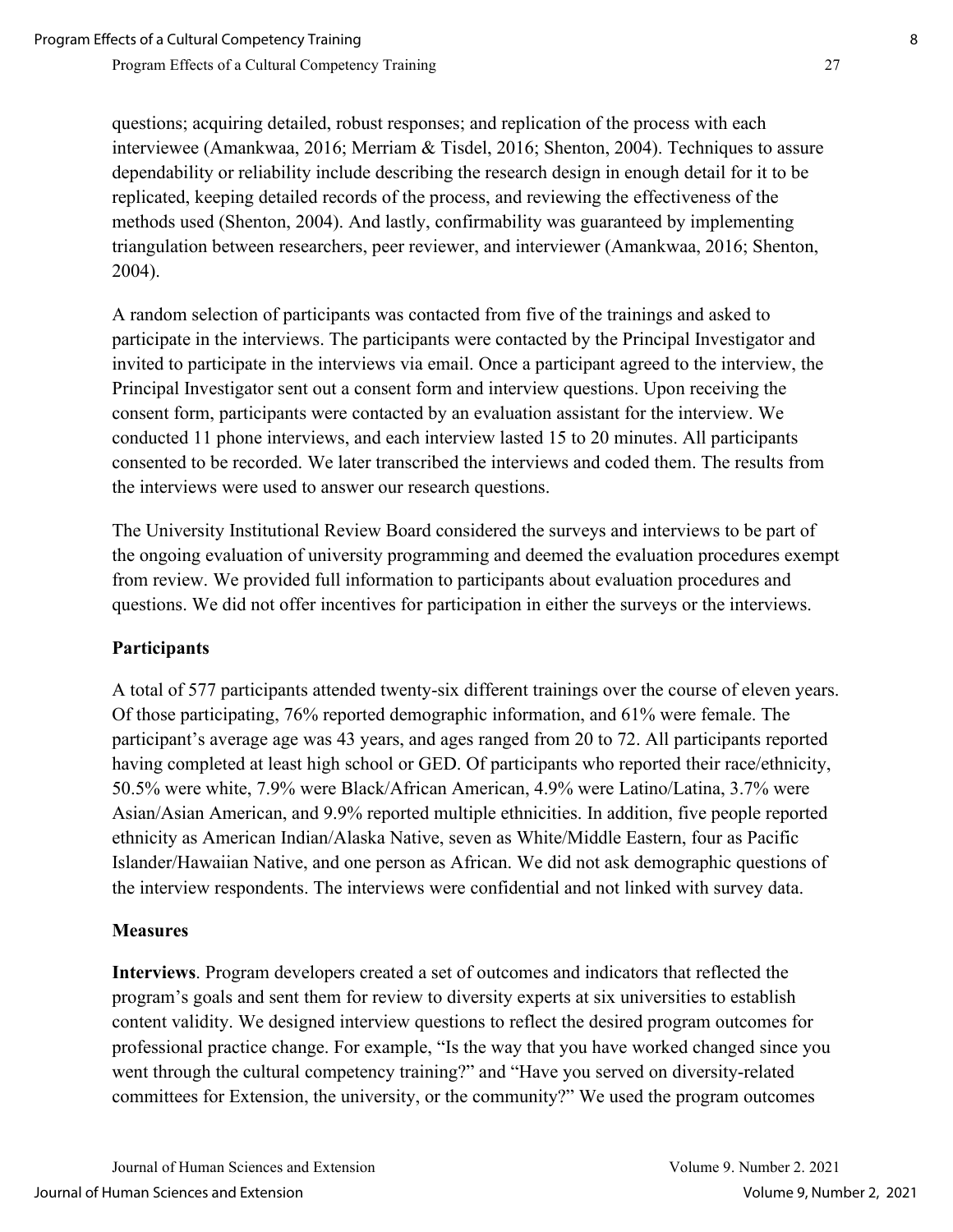and their indicators as coding categories (Table 1). In addition, we asked about barriers to the implementation of training skills and suggestions for future trainings; as a result, we added two categories to capture those comments. We developed a set of decision rules to guide the coding of all content related to the categories listed in Table 1. Two coders evaluated each interview. To establish reliability, they initially coded a small number of the interviews and then compared their responses. To further ensure consistency, coders met throughout the process to develop consensus to reinforce the established coding decision rules.

#### *Table 1. Coding Categories for Interviews: Cultural Competencies, Barriers, and Suggestions*

1. Outcome I: Engage in culturally diverse settings, initiatives, and programs

- a. Participate in opportunities to increase intercultural competence in specific job-related contexts.
- b. Partner with diverse organizations through board/committee membership, joint sponsorship of events, or other forms of collaboration.
- c. Serve on diversity-related committees for Extension, the university, or the community.
- d. Encourage, support and model cultural competencies among colleagues, staff, and volunteers.

2. Outcome II: Integrate cultural competencies in the planning, implementation, and evaluation of programming.

- a. Engage members of diverse communities in determining program design and content.
- b. Incorporate diversity outcomes and activities into Plans of Work.
- c. Adapt recruitment, marketing, and delivery strategies to effectively reach diverse audiences.
- d. Utilize evaluation approaches and methods that effectively measure change with diverse learners.
- 3. Outcome III: Practice strategies for successful intercultural communication in professional settings.
	- a. Adapt personal communication style and behaviors to be effective in a variety of cultural situations and settings.
	- b. Recognize and address conflict arising from cultural differences.
	- c. Model and share best practices for communicating across differences.
- 4. Barriers to implementation of knowledge and skills gained in training
- 5. Suggestions for future trainings

#### **Results**

#### **Interview Outcomes**

**Outcome #1: Did respondents increase engagement and encourage, support, and model cultural competency skills?** Respondents voiced an increased commitment to apply new perspectives gained from the training when interacting with colleagues and new audiences and to continue learning about themselves and others. One respondent stated that the training gave her "a sensitivity that not everyone is from the same mold or has had the same experiences." Respondents also mentioned engaging in partnerships that facilitated the further development of their own cultural competencies. For example, one person talked about immersing herself into the tribal culture to better understand how to work with that group: "That was something I wouldn't have done if I hadn't taken the training, and kind of realized that we better jump in and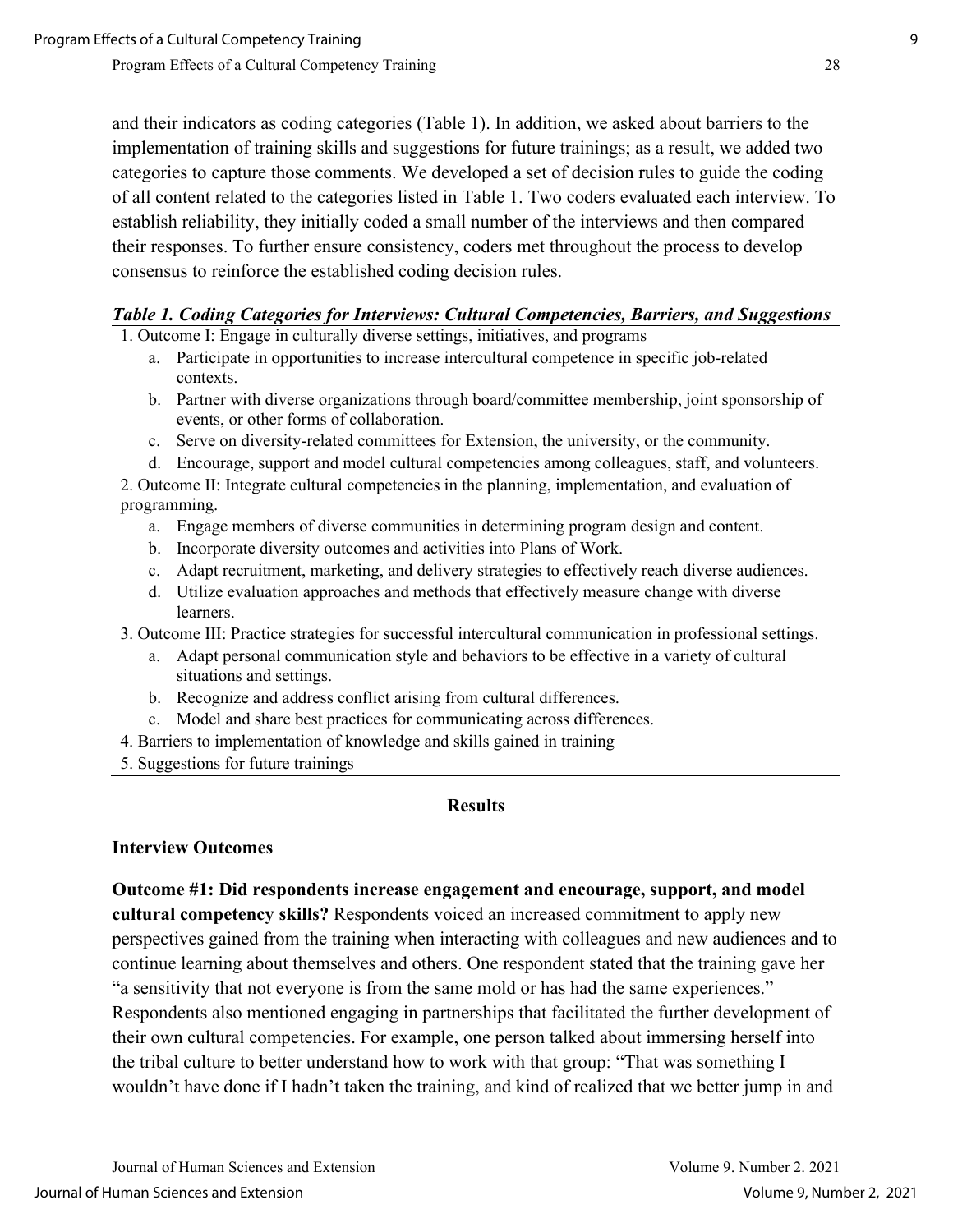almost immerse ourselves in their culture to understand them better." Also reported was recognizing and capitalizing upon opportunities to partner with a wide variety of agencies and organizations to implement programs with diverse groups. Some examples included food banks, English as Second Language programs, churches, tribes, and other programs within the Extension system.

Although few respondents reported serving on formal diversity-related committees for Extension, the university, or the community, most described strategies they employed to encourage, support, or model cultural competencies and share best practices among colleagues, staff or volunteers, and community members. Several mentioned adapting current trainings they conduct for volunteers, community teams, and new and current faculty to incorporate tools they had learned in Navigating Difference*.* Others described giving feedback to peers suggesting different protocols for research projects with a diversity perspective.

**Outcome #2: Did participants integrate knowledge and skills gained at the training into their planning, implementing, and evaluation of programming?** One skill taught in the training is the identification of cultural guides to gain information and engagement of specific cultural groups. Several of the respondents related successful incidences in working with cultural guides. Through the guides, the respondents learned about skills in the specific group, as well as traditions, customs, and educational materials that improved both group participation in the program and overall program results. One respondent used her cultural guide to understand cultural time differences. When the respondent was frustrated that participants in her program did not show up for the indicated start time, her cultural guide helped her understand that the participants may have had other priorities that prohibited them from "being on time."

The interviews also revealed that respondents were implementing adaptations to their recruitment, marketing, and delivery strategies. The first step to these changes was voiced by one person that an increased cultural sensitivity "has really allowed us to be more thoughtful and intentional in our programming." Specifically, respondents enhanced their marketing to include more diverse urban populations, whereas, in the past, most marketing had been done in rural areas of the county. Other respondents used the advice given to them by their cultural guides and employed different learning materials than they had in the past. For example, one participant replaced the generic USDA Food Pyramid with a Native American Food Pyramid in a nutrition education program. Others engaged the actual participants themselves to help with the teaching, as was the case where older Spanish-speaking students helped instruct younger Spanish-speaking students. In one situation where the audience was 100% Latino youth, the respondents adapted learning tools to include photos relevant to the audience, as well as invited Latinos of various occupations to be guest speakers. Other strategies included securing funding to hire program staff indigenous to the culture, using cultural traditions to enhance learning, and considering the background of the participants in planning and implementing programs. One respondent shared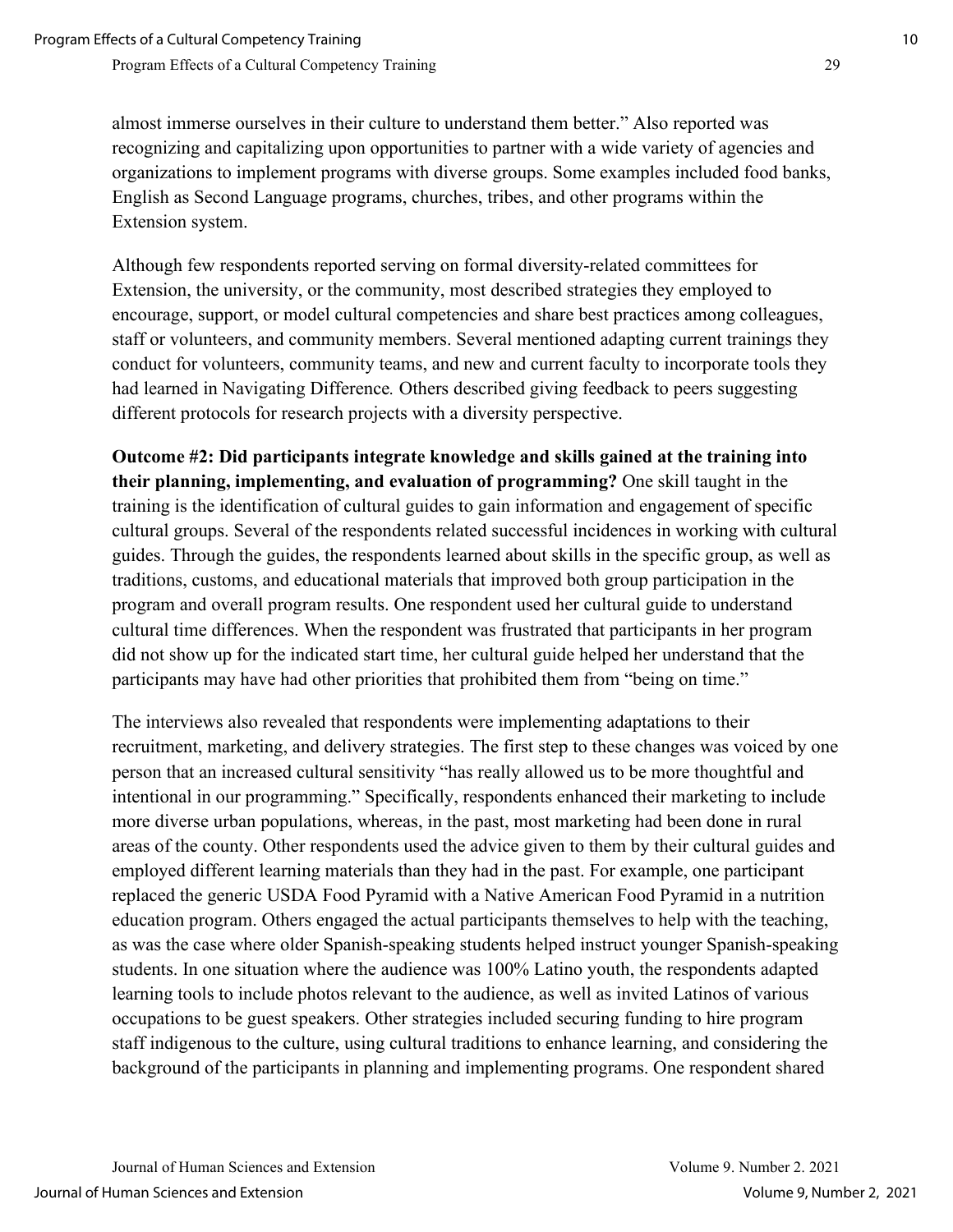that during a needs assessment process, group facilitation techniques from the participating group were implemented as a way to better engage their participants.

#### **Outcomes #3: Did participants practice strategies for successful intercultural**

**communications?** Among all the outcomes, this question generated the most responses. Overwhelmingly, respondents indicated that their greatest area of growth was an awareness that although others may think and act differently than they do, their challenge was avoiding judgment of that difference and instead adapting their communication styles accordingly. In our interviews, one respondent indicated that she was more aware of how people have different communication styles, and no one style is better than another. This awareness led some of the respondents to be better listeners. One interviewee stated: "I tend to be a better listener, I believe. And probably reflect a little bit more on my answers before I actually blurt them out in a way that allows me to consider who is speaking to me, what possibly are their own judgments or their own history." Many respondents spoke about how the training helped them to "pull back and consider what they are saying and perhaps form a response that is different than it would have been before I took this class." Several of the respondents spoke of a greater sensitivity to the background of the persons with whom they were speaking, a heightened sense of mindfulness to the differences, and how those differences had led to judgment in the past but now led more to curiosity about that person and how to work with them: "It's healthy to pull back and look at things a little more objectively" and "I go into every setting knowing that there are differences and I need to listen for those…, be aware of those, and look for ways that I can communicate respect for that person even [if] I don't understand that person's experience." Respondents also shared that they had gained confidence in communicating across differences and in serving as an ally for underrepresented communities: "It was a great opportunity … to have some tools that I could … bring home, use with my staff who are also diverse, and use with our program."

Training participants recognized a greater awareness that cultural backgrounds could affect how people deal with conflict across cultural differences. In one case, this led to a better understanding of the cause of the conflict and consideration of how to deal with the conflict. The respondent stated, "We were talking about maybe since this person grew up in another family culture that the way she was interacting was part of where she came from. I think I was able to articulate that because of this training."

**Barriers to implementation.** In addition to questions about behavioral outcomes (practice change), participants were asked what factors facilitated or inhibited the practice of culturally competent professional behaviors. When asked about barriers to implementing what they had learned in the training, respondents gave answers that fell into two categories: external and internal. External barriers were organizational barriers that inhibited the practice of skills or application of practices related to cultural competencies. One respondent felt that when she tried to make changes in her programming to be more inclusive, the organization reacted with "resistance or a raised eyebrow." Another respondent felt that the organization's image was a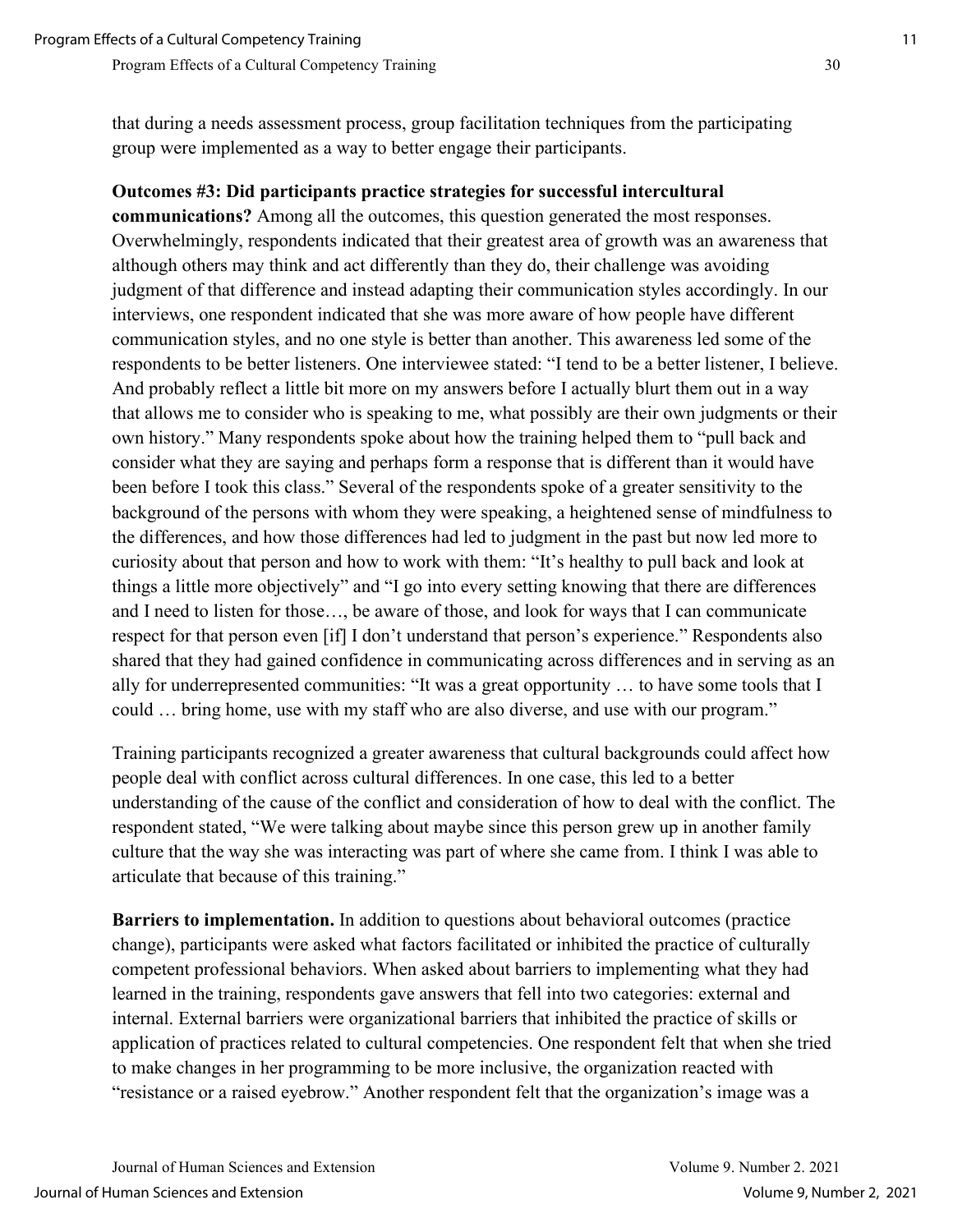barrier to reach new audiences because of preconceived ideas of what the organization traditionally had to offer. Often stated was the lack of resources, time, and money provided by the organization to reach out to new audiences. Although the goal to reach a more diverse audience was verbally supported at the administrative level, participants reported a lack of resources to accomplish the goal. Furthermore, they perceived that the goal of reaching out to new and diverse audiences was not valued or supported at higher levels of the organization.

Internal barriers were personal factors that blocked the implementation of learned skills. Some personal factors that impeded implementation included a lack of time, not being able to transfer the skills learned in the training to their local community needs, and a lack of confidence. Overconfidence in their abilities to implement the skills learned in training was also mentioned. One person shared, "Learning these great skills and then coming back and trying to implement them … with the public, there was an assumption on my part that I was … ready to go and knew so much; so that in itself creates an assumption of total understanding. … Which still means you don't necessarily listen or observe what people are saying because you already [think you have] got it all figured out."

**Suggestions.** Participants were then asked what would facilitate the application of their intercultural knowledge to changes in their professional behavior. Respondents were clear that some type of follow-up support was needed. Although they felt they had gained a great amount of knowledge at the training, participants wanted mentoring, coaching, and additional information, along with an opportunity to discuss the challenges they faced in overcoming obstacles that they had not expected or anticipated while in the training. Specifically, they suggested follow-up resource sheets or updates with reminders of what they had learned in the training, as well as new information. They also recommended a more advanced training where they could delve more deeply into the topics, learn more about specific cultures through a competency lens, have an opportunity to design specific action plans for their communities, and maintain a peer network with others who had completed the training.

#### **Discussion**

Land-grant universities are called to offer education to all people. With the United States population continually becoming more and more diverse, it is imperative that Extension educators be trained in cultural competencies (Iverson, 2008). Current efforts to train Extension professionals have resulted in increases in awareness, knowledge, and skills but often lack in impacting professional behaviors (Daniel et al., 2014; Guion et al., 2004; Ingram, 2013; Shaklee et al., 2014; Traver et al., 2007). Results from previous evaluation work (Deen et al., 2014) and the interviews in this study indicate that participants in Navigating Difference not only show increases in awareness, knowledge, and skills but also achieve changes in professional behaviors. This supports the idea that cultural competency training can impact the professional behaviors of Extension professionals and that there are specific factors that can facilitate or inhibit practice change.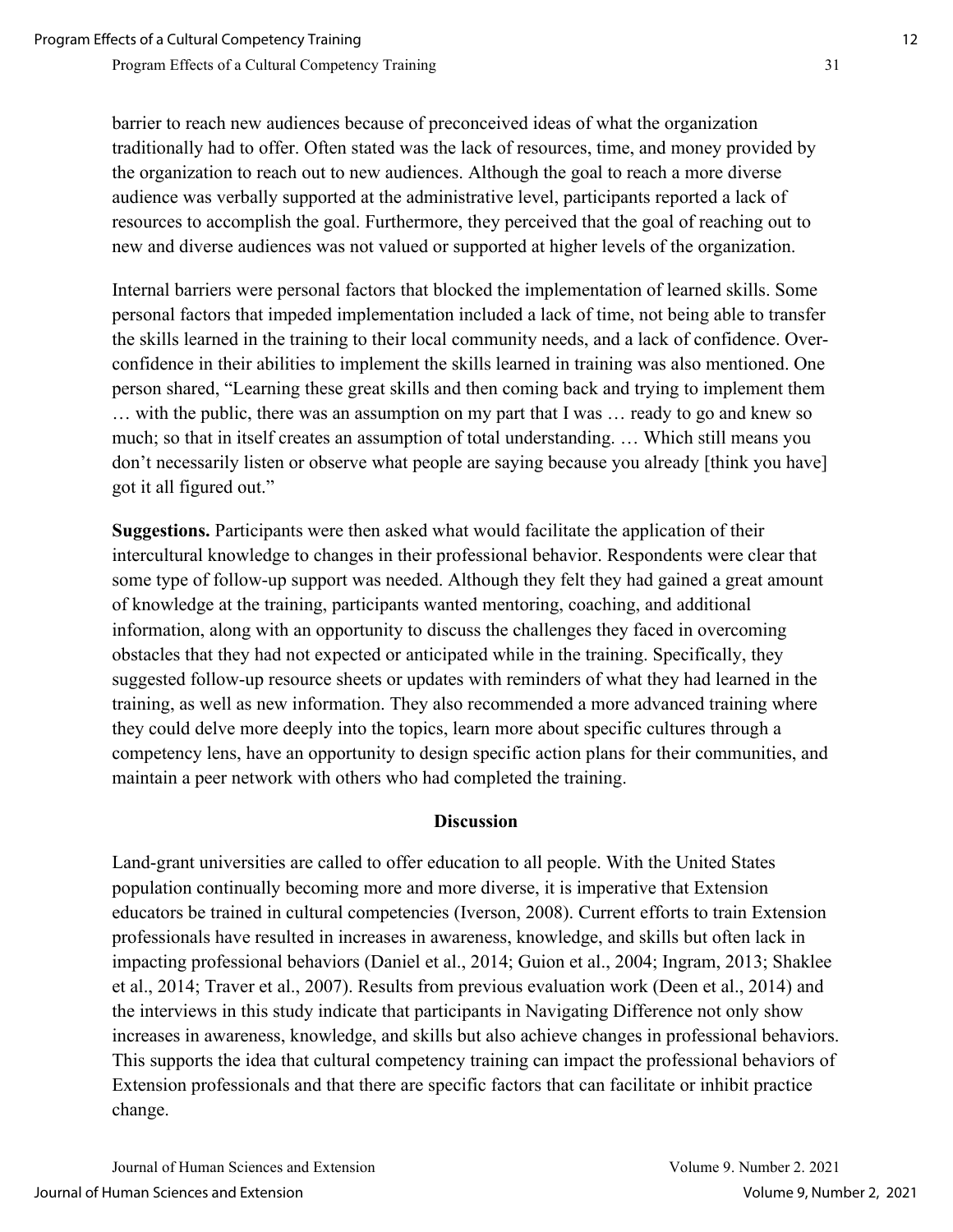## **Changes in Behavior**

Changes in professional behaviors reported here vary widely and include examples such as continued learning about self and others; development of partnerships with organizations, agencies, and cultural guides; and adaptation of current training materials, research or evaluation protocols, communication styles and recruitment, marketing, and delivery strategies. Participants also reported barriers to making changes on the organizational and personal levels.

The greatest change reported by participants was their increased practice of intercultural communication skills. This area of post-training change has been noted in previous research. In a study conducted after the implementation of a cultural competency training program with community preceptors from 13 medical schools in New England and New York, evaluations showed that participants reported the highest level of intent to change after they had participated in the workshop unit that focused on communication and relationship-building skills. Researchers hypothesized that the positive response was due to the fact that the workshop included specific skills for practice and teaching (Ferguson et al., 2003). In another study reporting outcomes of a cultural competence training for child health professionals, Webb and Sergison (2003) indicated that of the 75% of participants who reported behavior changes (from two to seven years post-training), 56% of those changes were related to communication.

## **Barriers to Change**

Interview results indicated two significant barriers to making practice change. The first barrier, at the organizational level, was a lack of resources, time, and money provided by the institution to reach out to new audiences. The respondents felt that although at the administrative level, the goal to reach more diverse audiences was verbally supported, at the local level, the resources were not available, nor was it perceived that the goal of reaching out to new audiences was valued at the higher levels of the institution. Lack of time was also noted as a key institutional barrier in a study done to understand if or how diversity topics were integrated into education classes at a major university (Alvarez McHatton et al., 2009). Daniel et al. (2014) also reported that little or no practice change was made by faculty following an immersion program to increase cultural competence due to a lack of resources from the institution.

A second barrier to change gleaned from the interview results was at the personal level: not being able to transfer skills learned at the training to the workplace and a lack of confidence. In their study on integrating diversity topics into the classroom, Alvarez McHatton et al. (2009) reported that faculty also voiced a lack of confidence in their skills to deal with diversity issues. Pasque et al. (2013) recommend organizational support as a means to assist individual faculty as they deal with ever-increasingly diverse classrooms. Daniel et al. (2014) urged the university leadership to create a "culture of inclusion" by recognizing faculty successes in diversity work. Training for administration leading to increased cultural competency awareness and skills may assist university leaders to better understand the issues and enhance their support to direct line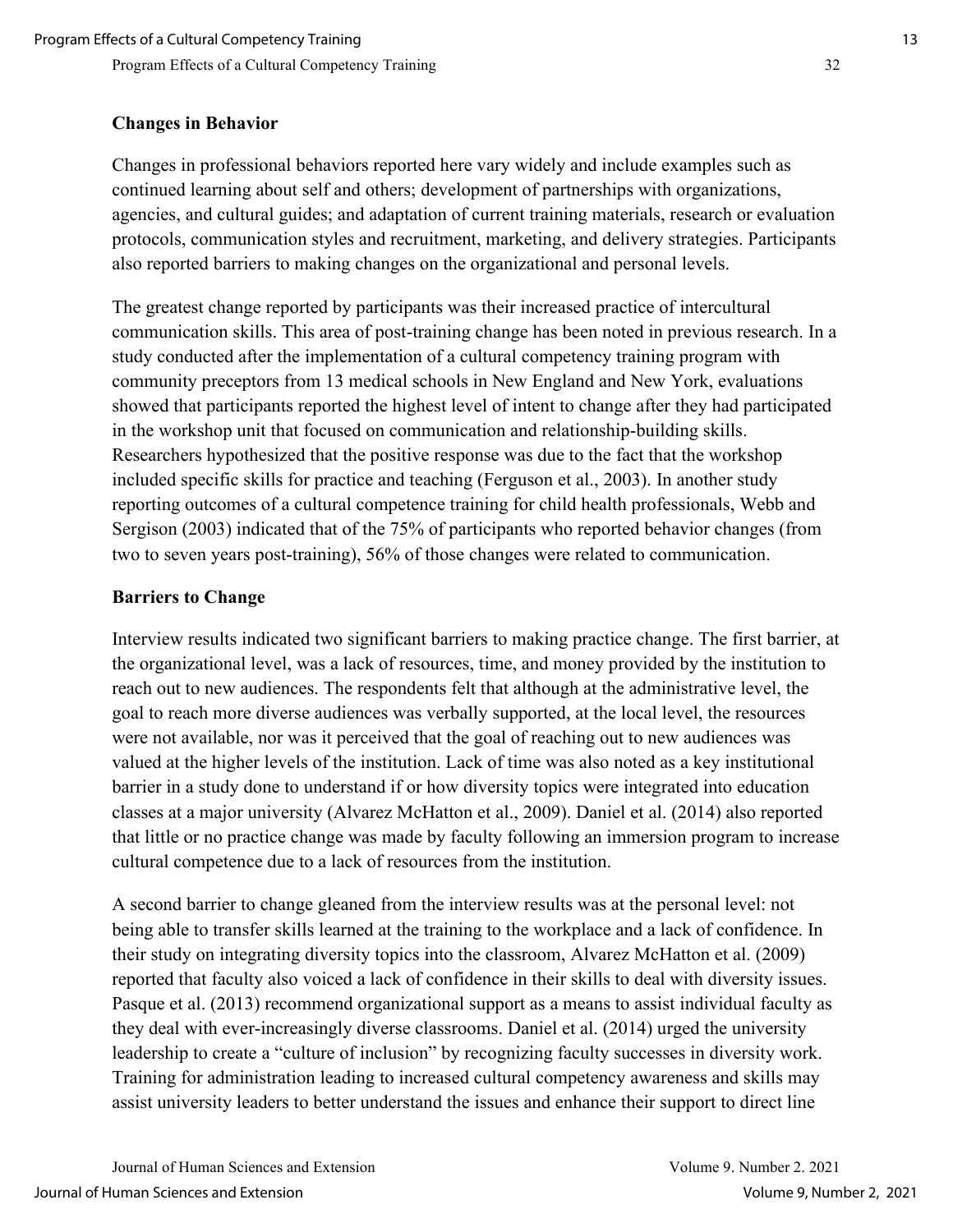faculty and staff. Pasque et al. (2013) state that if change is to happen, then "changes both in individual faculty members approaches and in the organization within which they teach and learn will be required" (p. 12). They propose that for faculty to invest time in their own development of cultural competency skills, the organization, including department chairs, deans, and provosts, also needs to demonstrate a commitment to these efforts.

# **Ongoing Support as a Factor to Facilitate Change**

Practice change requires ongoing engagement beyond the initial training. Work experience alone does not necessarily lead to cultural competence (Hansen et al., 2000). Interviewees in this study indicated that upon their return to work, even if they felt fully qualified after their training, implementation of new skills was more difficult than they had anticipated. The situations they encountered were more complex than they predicted, and more individualized strategies were needed. The interviewees suggested ongoing support through resource sheets, webinars, case studies, and an opportunity for one-on-one or group input on their particular circumstances. Hansen et al. (2000) also recommend "ongoing consultation groups … to facilitate the kinds of personal introspection necessary to ensure adequate awareness orientated competency" (p. 658). An example of the need for ongoing support is also reflected in the evaluation of a cultural competency training for healthcare providers. Thom et al. (2006) noted that "sustained changes in physician behaviors may require a combination of interactive training, dedicated practice time, and the reinforcement of behavioral changes in the practice environment" (p. 5).

Change at the Extension professional level must be supported by the institution. Abernethy (2005) notes that when training staff to provide culturally competent care in clinical mental health settings, "Cultural competency training is most effective when it is not simply mandated for staff, but when managers participate in training, model cultural competence and foster institutional change" (p. 92). Regarding what groups among the university personnel should participate in trainings, evidence exists that it needs to include everyone, regardless of demographics, race, ethnicity, or gender (Dunaway et al., 2012). Even though Pasque et al. (2013) found that white faculty and men were less likely to report that they had incorporated readings on racial issues into their classes, even non-majority groups need training. In addition, persons who perceive their backgrounds to be comparable to those they work with also need training, as too many assumptions may result from familiarity (Abernethy, 2005).

#### **Strengths, Limitations, and Future Research**

A major strength of the study is how it builds on the previous quantitative results showing specific, significant changes in attitudes, beliefs, and knowledge targeted by the program. These qualitative results enabled us to explore some of the specific practices implemented by participants in their daily work, as well as barriers to those practices and suggestions for strengthening trainings.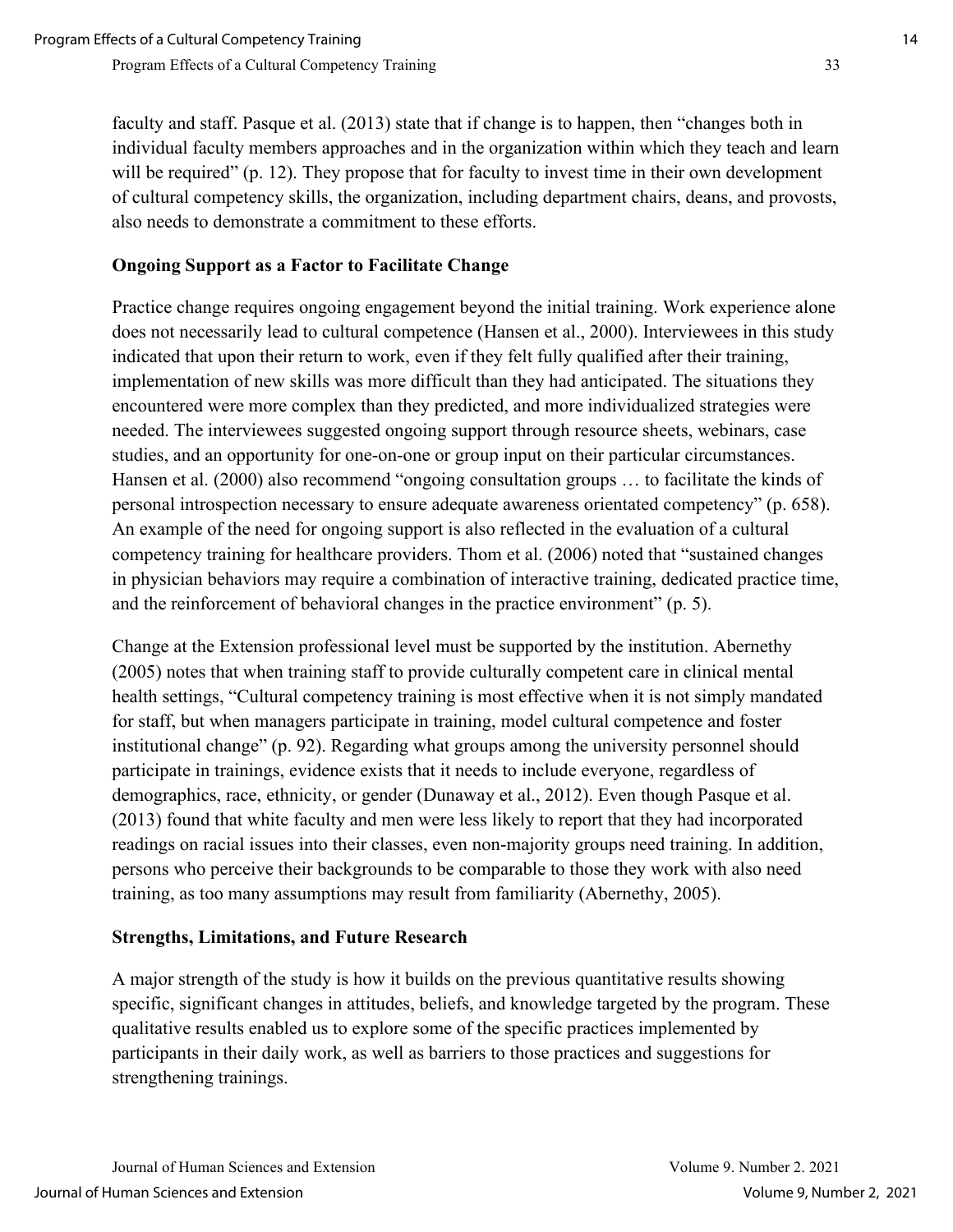While the current study documented changes in professional practices among university faculty and staff, further research is needed to explore training effectiveness for a broader higher education audience. Because Navigating Difference participants were primarily faculty with Extension appointments, studies that include more campus-based research and teaching faculty, student services staff, and university administrators, would further inform the field about the differences in cultural competency training effects for personnel in a variety of institutional roles.

The current study participants also elected to attend cultural competency training. Differences in program effects for mandated versus voluntary training are a topic of considerable interest in the diversity field. Results of previous studies regarding the relative benefits of required versus selfselected training have been mixed (Bezrukova et al., 2012). Future work that examines differential training effects across mandated and voluntary contexts could clarify the effectiveness of various attendance models.

Future research should also utilize more sophisticated methodologies, including indirect measures of cultural competencies. Options might include incorporating direct observations by colleagues, supervisors, or students as third-party reports (Paluck, 2006), utilizing evaluations requiring study participants to problem solve, or apply knowledge to culturally complex scenarios or case studies. In addition, conducting psychometric work on the survey might yield a brief questionnaire that minimizes participant burden while still capturing change in beliefs and attitudes. Lastly, diversity training studies with experimental designs remain elusive. In Paluck's review of diversity training evaluations, only eight studies used randomized treatment and control groups. Until a body of research with greater methodological rigor is developed, it is difficult to determine which components of cultural competency training are most efficacious in promoting changes in behavioral outcomes and the degree to which training reliably and consistently impacts the professional practices of those who participate.

# **Implications for Land-Grant Institutions**

Bennett's Developmental Model of Intercultural Sensitivity (2004) describes what can happen in organizations if their members have not reached higher levels of cultural sensitivity. He proposes that such organizations may recognize the value of diversity and even institute recruitment and retention policies and practices to increase diversity in faculty, staff, and students. However, without training for the organization's members beyond simply recognizing cultural differences to specific training in cultural competency skills, diverse faculty, staff, and students will not remain engaged in the organization. Therefore, training for all members within an organization can lead to an environment where there is a high retention of a diverse workforce and the differences among employees are used as a resource to enhance the organization's work. Universities might consider developing stratified learning opportunities that include a variety of venues for developing cultural competency skills. A first-level opportunity for faculty, staff, and students could include a baseline course that focuses on competencies affecting knowledge and attitudinal changes (awareness and understanding), strategies and skills for engagement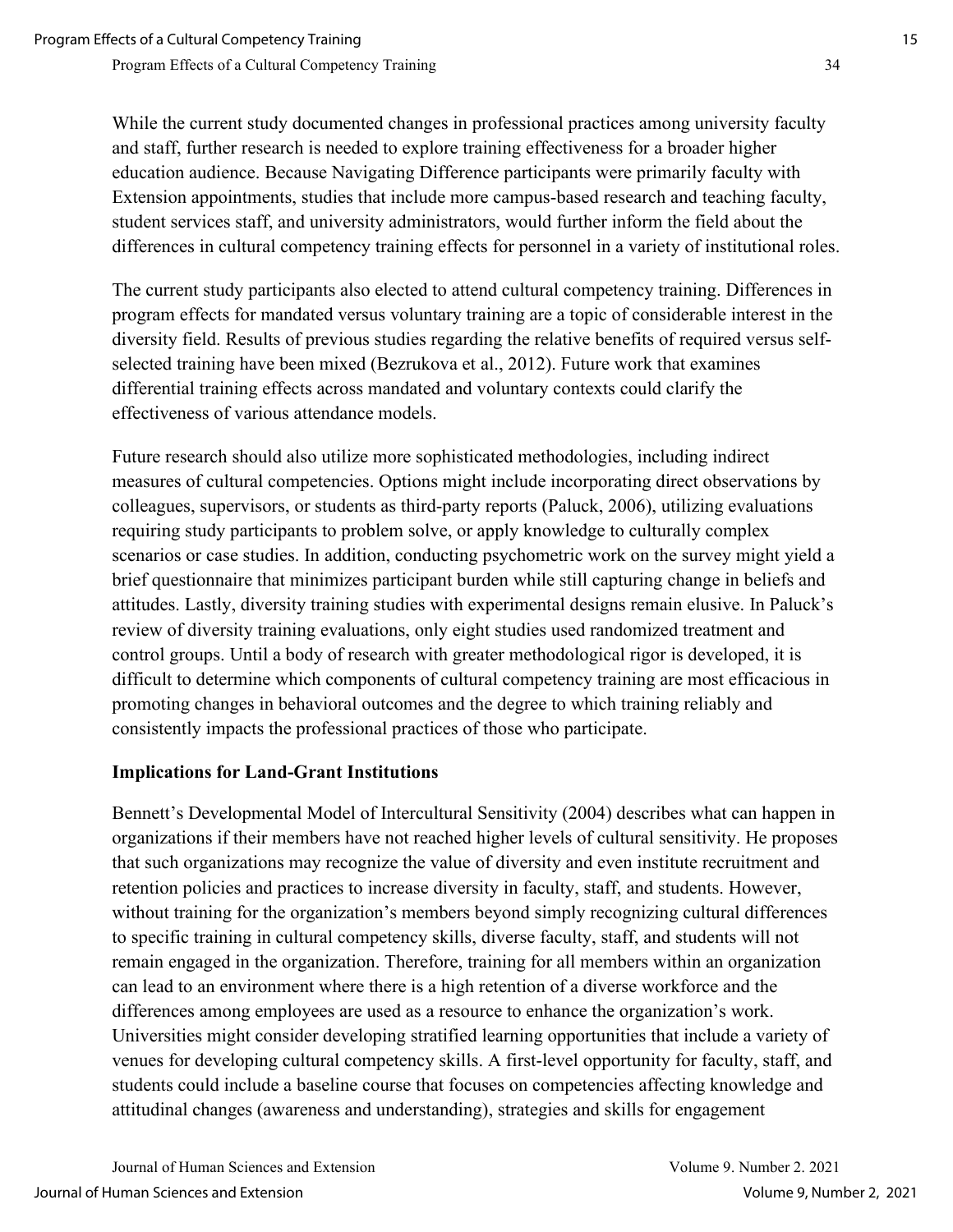(intercultural communications), and the sensitive issues of privilege, power, and oppression. A higher-level opportunity could include learning and discussion groups or mentoring from a broad range of peers to encourage ongoing introspection, which would assist learners in applying the knowledge and skills attained to real-life situations.

We propose that within institutions of higher education, everyone—administrators, faculty, staff, and students—benefits from increased cultural competencies and should therefore participate in activities to enhance these skills. Cocchiara and Connerley (2010) describe an integrated model for diversity training in the private sector consistent with our vision and equally relevant for higher education systems. To achieve a future state of cultural competence training that transforms organizations and sustains behavioral change, they advocate: "Training that encourages the desired behavioral changes and is embedded systematically throughout the organization, whereby participants transfer … training knowledge directly to their jobs. Effective training programs also emphasize continuously developing skills and establishing accountability for learning. Regardless of the format in which diversity training is conducted, effective training is measured, strategically linked to [institutional] goals, customized for different workgroups, inclusive, and competency-based" (Cocchiara & Connerley, 2010, p. 1096).

#### **Conclusion**

With the ever-changing population in the United States, it is important that professionals that serve the community, like Extension professionals, have the knowledge and skills to meet the needs of those they serve. This research indicates that it is possible to provide professionals with that knowledge and those skills to make real change in their practices to better serve their communities. Changing people's behaviors is not an easy task, but the current study shows promise in *Navigating Difference: Cultural Competency Training for Outreach Professionals* for changing professional practices.

#### **References**

- Abernethy, A. (2005). Increasing the cultural proficiency of clinical managers. *Journal of Multicultural Counseling and Development*, *33*(2), 81–93. [https://doi.org/10.1002/j.2161-](https://doi.org/10.1002/j.2161-1912.2005.tb00007.x) [1912.2005.tb00007.x](https://doi.org/10.1002/j.2161-1912.2005.tb00007.x)
- Alizadeh, S., & Chavan, M. (2015) Communication competence in health care: The case of the cross-cultural caregivers. In E. Christopher (Ed.), *International management and intercultural communication*. Palgrave Macmillan.
- Alvarez McHatton, P., Keller, H., Shircliffe, B., & Zalaquett, C. (2009). Examining efforts to infuse diversity within one college of education*. Journal of Diversity of Higher Education, 2*(3), 127–135.<https://doi.org/10.1037/a0016190>
- Amankwaa, L. (2016). Creating protocols for trustworthiness in qualitative research. *Journal of Cultural Diversity*, *23*(3), 121–127.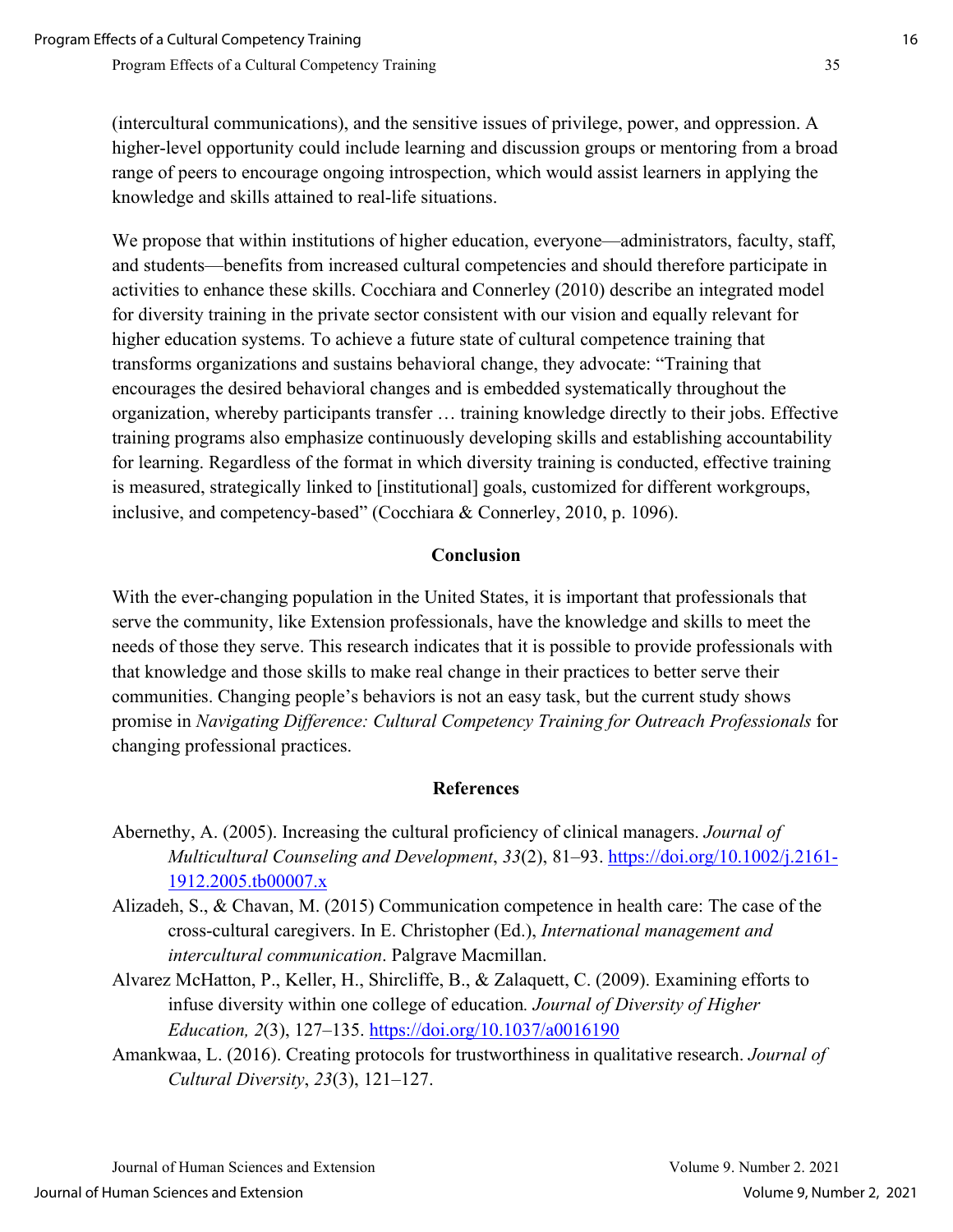- Beach, M., Price, E., Gary, T., Robinson, K., Gozu, A., Palacio, A., Smarth, C., Jenckes, M. W., Feuerstein, C., Bass, E. B., Powe, N. R., & Cooper, L. (2005). Cultural competence: A systematic review of health care provider educational interventions. *Medical Care*, *43*(4), 356–373.<http://www.jstor.org/stable/3768438>
- Bendick, M., Jr., Egan, M. L., & Lofhjelm, S. M. (2001). Workforce diversity training: From anti-discrimination compliance to organizational development. *Human Resource Planning, 24*(2), 10–24. [http://www.bendickegan.com/pdf/Diversity\\_Training.pdf](http://www.bendickegan.com/pdf/Diversity_Training.pdf)
- Bennett, J. (2008). Transformative training: Designing programs for culture learning. In M. Moodian (Ed.), *Contemporary leadership and intercultural competence: Understanding and utilizing cultural diversity to build successful organizations* (pp. 95–110). Sage.
- Bennett, J. M., & Salonen R. (2007). Intercultural communication and the new American campus. *Change: The Magazine of Higher Learning, 39*(2), 46–50. <https://doi.org/10.3200/CHNG.39.2.46-C4>
- Bennett, M. (1993). Towards ethnorelativism: A developmental model of intercultural sensitivity. In R. M. Paige (Ed.), *Education for the intercultural experience* (pp. 22–71). Intercultural Press.
- Bennett, M. J. (2004). From ethnocentrism to ethnorelativism. In J. Wurzel (Ed.), *Toward multiculturalism: A reader in multicultural education* (2<sup>nd</sup> ed., pp. 62–77). Intercultural Resource Corporation.
- Bezrukova, K., Jehn, K. A., & Spell, C. S. (2012). Reviewing diversity training: Where we have been and where we should go. *Academy of Management Learning & Education*, *11*(2), 207–227.<https://doi.org/10.5465/amle.2008.0090>
- Burchum, J. L. R. (2002). Cultural competence: An evolutionary perspective. *Nursing Forum, 37*(4), 5–15.<https://doi.org/10.1111/j.1744-6198.2002.tb01287.x>
- Campbell, J. R. (1995). *Reclaiming a lost heritage: Land-grant and other higher education initiatives for the twenty-first century.* Iowa State University Press
- Cocchiara, F. K., Connerley, M. L., & Bell, M. P. (2010). 'A GEM' for increasing the effectiveness of diversity training. *Human Resource Management*, *49*(6), 1089–1106. <https://doi.org/10.1002/hrm.20396>
- Colby, S. L., & Ortman, J. M. (2015). *Projections of the size and composition of the U.S. population: 2014 to 2060* (U.S. Census Bureau Report P25-1143). Retrieved from [https://www.census.gov/content/dam/Census/library/publications/2015/demo/p25-](https://www.census.gov/content/dam/Census/library/publications/2015/demo/p25-1143.pdf) [1143.pdf](https://www.census.gov/content/dam/Census/library/publications/2015/demo/p25-1143.pdf)
- Cooper, B. R., Shrestha, G., Hyman, L., & Hill, L. (2016). Adaptations in a community-based family intervention: Replication of two coding schemes. *The Journal of Primary Prevention*, *37*(1), 33–52.<https://doi.org/10.1007/s10935-015-0413-4>
- Daniel, J. B., Duncan, D., Navarro, M., & Fuhrman, N. (2014). Experiential learning for Extension professionals: A cross-cultural immersion program. *Journal of Extension*, *52*(3).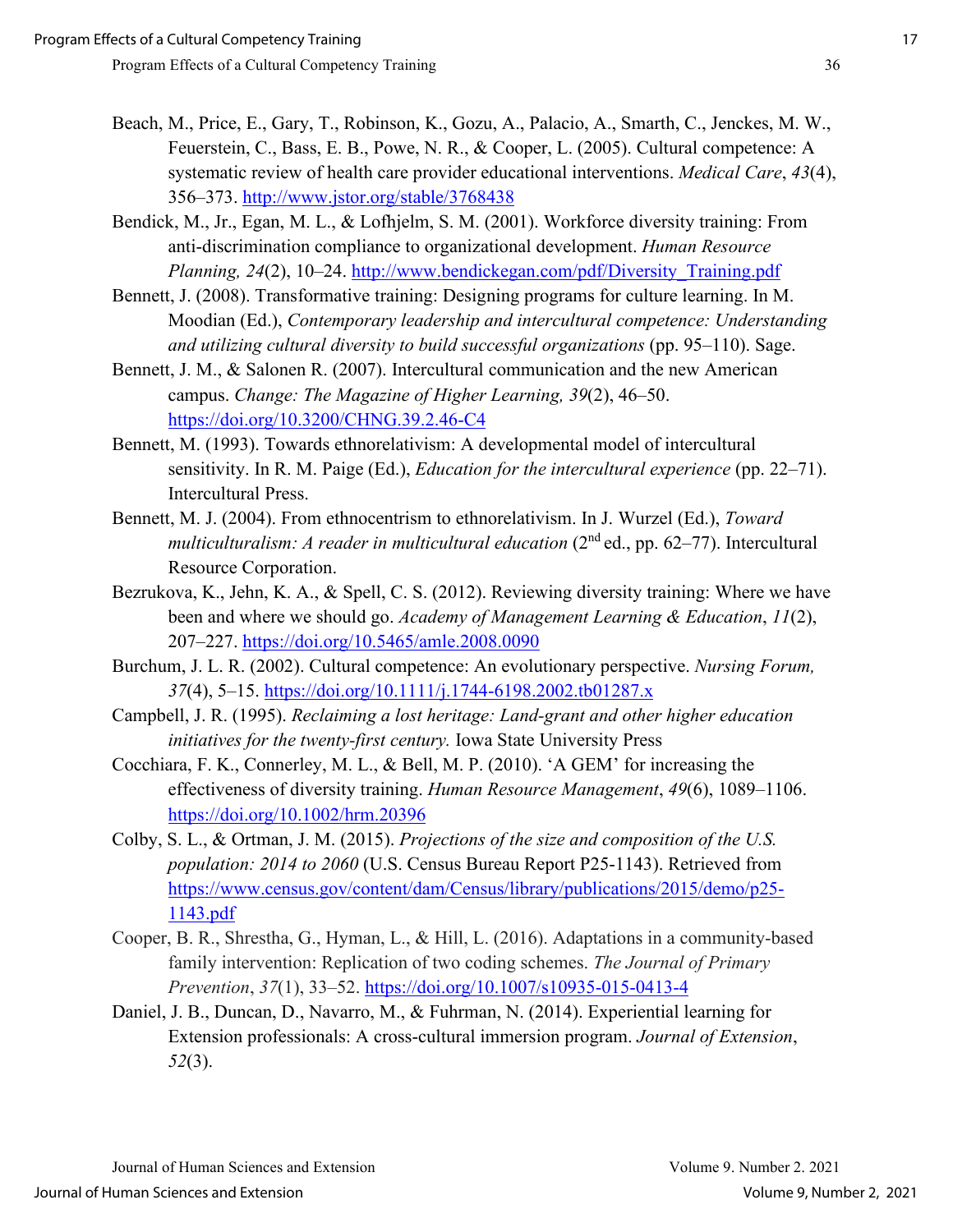- Deardorff, D. K. (2011). Assessing intercultural competence. *New Directions for Institutional Research*, *2011*(149), 65–79.<https://doi.org/10.1002/ir.381>
- Deardorff, D. K. (2012, Spring). Building an interculturally competent faculty. *Institute of International Education Networker,* p. 39. [https://www.aieaworld.org/assets/docs/Conference\\_Materials/2016/session\\_materials/add](https://www.aieaworld.org/assets/docs/Conference_Materials/2016/session_materials/addressing%20challenges%20of%20the%20intercultural%20classroom.pdf) [ressing%20challenges%20of%20the%20intercultural%20classroom.pdf](https://www.aieaworld.org/assets/docs/Conference_Materials/2016/session_materials/addressing%20challenges%20of%20the%20intercultural%20classroom.pdf)
- Deen, M. K., Parker, L. A., Hill, L. G.**,** Huskey, M., & Whitehall, A. P. (2014). Development and implementation of a successful cultural competency training for Extension and outreach professionals. *Journal of Extension, 52*(1).
- Dunaway, K. E., Morrow, J. A., & Porter, B. E. (2012). Development and validation of the Cultural Competence of Program Evaluators (CCPE) self-report scale. *American Journal of Evaluation*, *33*(4), 496–514.<https://doi.org/10.1177/1098214012445280>
- Ferguson, W. J., Keller, D. M., Haley, H., & Quirk, M. (2003). Developing culturally competent community faculty: A model program. *Academic Medicine, 78*(12), 1221–1228.
- Gavazzi, S. M., & Gee, E. G. (2018). *Land-grant universities for the future: Higher education for the public good.* Johns Hopkins University Press.
- Guion, L., Chattaraj, S., & Lytle, S. S. (2004). Strengthening programs to reach diverse audiences: A curriculum to planning and implementing Extension programs for ethnically diverse audiences. *Journal of Extension, 42*(1).
- Hammer, M. (2003). The Intercultural Conflict Style (ICS) Inventory. *The intercultural conflict style (ICS) inventory.* ICS Inventory, LLC.
- Hansen, N. D., Pepitone-Arreola-Rockwell, F., & Green, A. F. (2000). Multicultural competence: Criteria and case examples. *Professional Psychology: Research and Practice*, *31*(6), 652–660.<https://doi.org/10.1037/0735-7028.31.6.652>
- Ingram, P. D. (2006). The Change Agent States for Diversity Project: The catalyst team approach. *Journal of Extension, 44*(5).
- Ingram, P. D. (2013). Popcorn and a movie Opening diversity conversations across the state. *Journal of Extension, 51*(3).
- Iverson, S. V. (2008). Now is the time for change: Reframing diversity planning at land-grant universities. *Journal of Extension, 46*(1).
- Johnson, A. G. (2006). *Privilege, power, and difference.* McGraw Hill.
- Kluckhohn, F., & Strodtbeck, F. (1961). *Variations in value orientations.* Row-Peterson.
- Lincoln, Y. S., & Guba, E. G. (1985). *Naturalistic inquiry*. Sage.
- McDowell, G. R. (2001). *Land-grant universities and Extension into the 21st century: Renegotiating or abandoning a social contract.* Iowa State University Press.
- McMillan, J. H., & Schumacher, S. (2010). *Research in education: Evidence based inquiry* (7<sup>th</sup>) ed.). Pearson.
- Merriam, S. B., & Tisdel, E. J. (2016). *Qualitative research: A guide to design and implementation* (4<sup>th</sup> ed.). Jossey-Boss.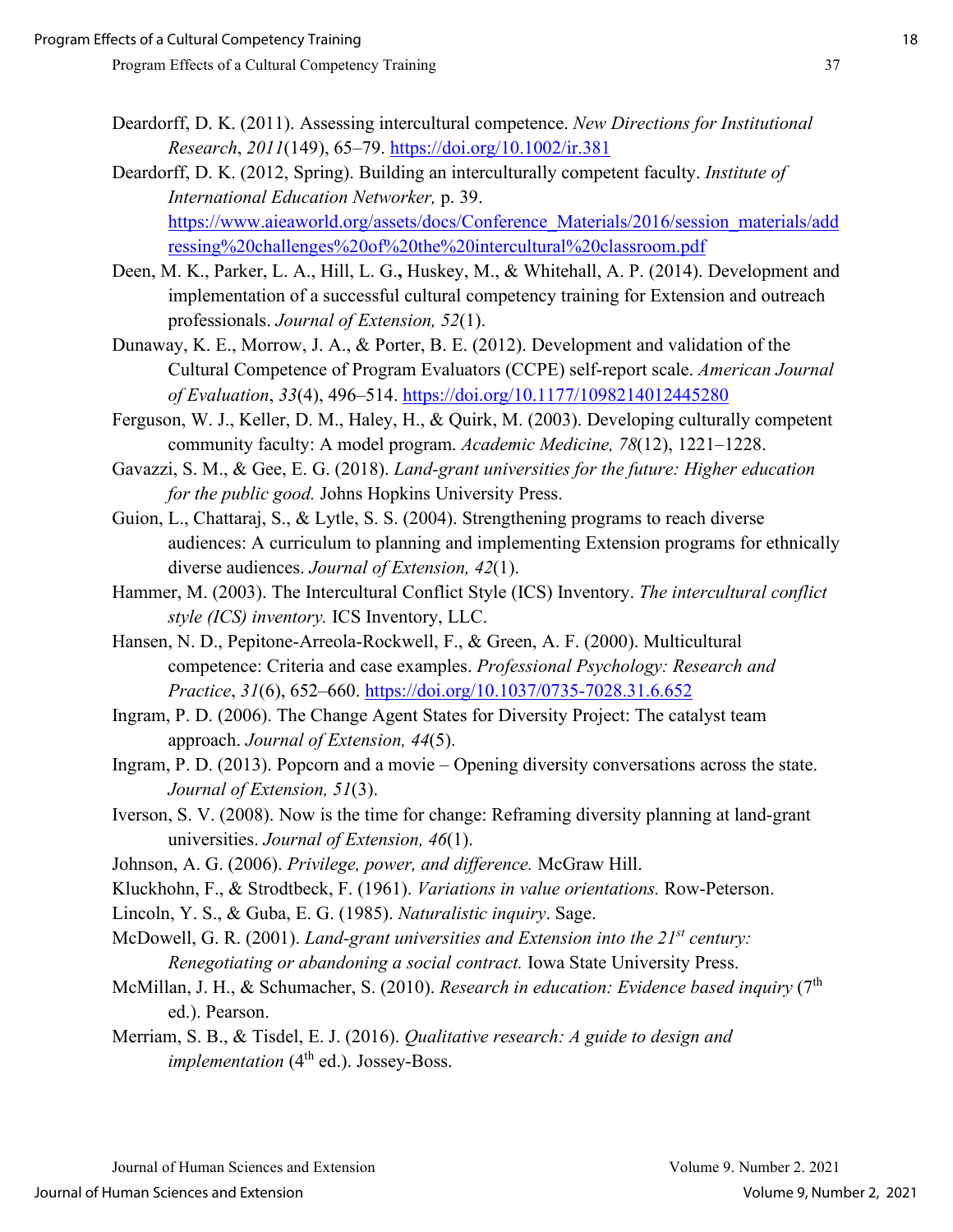- Otten, M. (2003). Intercultural learning and diversity in higher education. *Journal of Studies in International Education, 7*(1), 12–16.<https://doi.org/10.1177/1028315302250177>
- Paluck, E. L. (2006). Diversity training and intergroup contact: A call to action research*. Journal of Social Issues*, *62*(3), 577–595.<https://doi.org/10.1111/j.1540-4560.2006.00474.x>
- Pasque, P. A., Chesler, M. A., Charbeneau, J., & Carlson, C. (2013). Pedagogical approaches to student racial conflict in the classroom. *Journal of Diversity in Higher Education, 6*(1), 1–16.<https://doi.org/10.1037/a0031695>
- Patton, M. Q. (1997). *Utilization-focused evaluation.* Sage.
- Perry, L. B., & Southwell, L. (2011). Developing intercultural understanding and skills: Models and approaches. *Intercultural Education*, *22*(6), 453–466. <https://doi.org/10.1080/14675986.2011.644948>
- Shaklee, H., Luckey, B., & Tifft, K. (2014). The impact of tour-based diversity programming on county Extension personnel and programs. *Journal of Extension, 52*(5).
- Shenton, A. K. (2004). Strategies for ensuring trustworthiness in qualitative research projects. *Education for Information, 22*(2), 63–75.<https://doi.org/10.3233/EFI-2004-22201>
- Thom, D. H., Tirado, M. D., Woon, T. L., & McBride, M. R. (2006). Development and evaluation of a cultural competency training curriculum. *BMC Medical Education*, *6,*  Article 38.<https://doi.org/10.1186/1472-6920-6-38>
- Ting-Toomey, S., & Chung, L. C. (2012). *Understanding intercultural communication*. Roxbury.
- Traver, S., Luckey, B. P., Shaklee, H., Nauman, A., Liddel, A., Tifft, K., & Laumatia, L. (2007). Using a historical tour to teach Extension audiences about diversity and human rights. *Journal of Extension, 45*(6).
- United States Department of Agriculture, National Institute of Food and Agriculture. (2018). *Extension.* <https://nifa.usda.gov/extension>
- Vella, J. (2002). Quantum learning: Teaching as dialogue. *New Directions for Adult and Continuing Education, 2002*(93), 73–84.<https://doi.org/10.1002/ace.51>
- Walter, A., & Grant, S. (2011). Developing culturally responsive youth workers. *Journal of Extension, 49*(5).
- Webb, E., & Sergison, M. (2003). Evaluation of cultural competence and antiracism training in child health services. *Archives of Disease in Childhood*, *88*(4), 291–294. <https://doi.org/10.1136/adc.88.4.291>

*Anna Whitehall* is a scholarly associate professor in the Department of Human Development and faculty in the Center for Transformational Learning and Leadership at Washington State University. Her research interests include program development, implementation, and evaluation of life skills; leadership; and cultural competency programs.

*Mary Katherine Deen*, now retired, was a faculty member in the Department of Human Development at Washington State University and served as a family and youth Extension specialist. Over her 31 years with Extension, she worked in volunteer development, youth development, program planning and evaluation, and cultural competency.